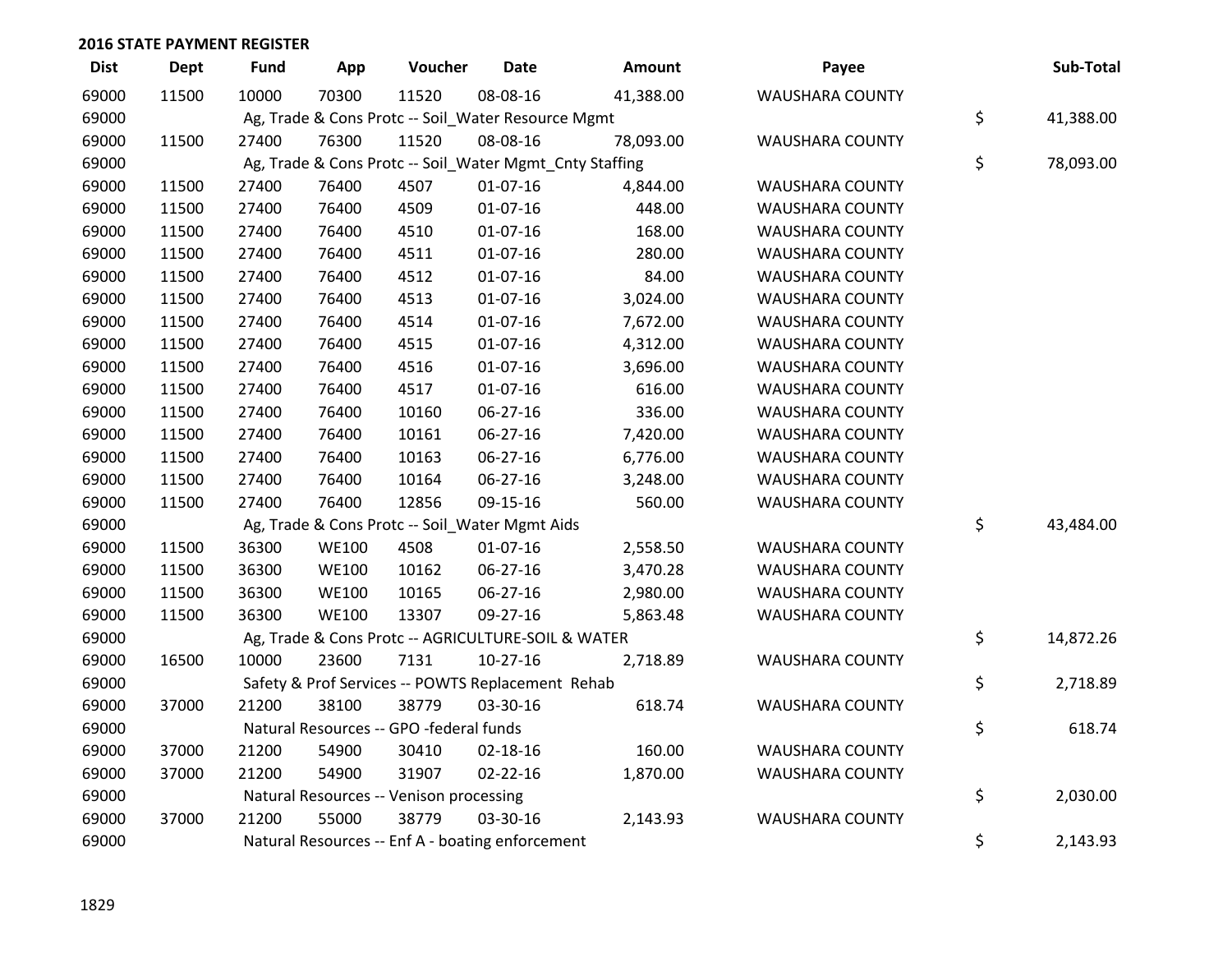| <b>Dist</b> | <b>Dept</b> | <b>Fund</b> | App   | Voucher                                             | <b>Date</b>    | Amount     | Payee                     | Sub-Total        |
|-------------|-------------|-------------|-------|-----------------------------------------------------|----------------|------------|---------------------------|------------------|
| 69000       | 37000       | 21200       | 55200 | 94389                                               | 09-28-16       | 484.76     | <b>WAUSHARA COUNTY</b>    |                  |
| 69000       |             |             |       | Natural Resources -- Enf A - snow enforcement       |                |            |                           | \$<br>484.76     |
| 69000       | 37000       | 21200       | 55300 | 30410                                               | 02-18-16       | 4,605.16   | <b>WAUSHARA COUNTY</b>    |                  |
| 69000       | 37000       | 21200       | 55300 | 31907                                               | $02 - 22 - 16$ | 2,799.02   | <b>WAUSHARA COUNTY</b>    |                  |
| 69000       | 37000       | 21200       | 55300 | 32910                                               | $02 - 25 - 16$ | 6,028.62   | WAUSHARA COUNTY           |                  |
| 69000       |             |             |       | Natural Resources -- Wildlife damage claims & abat  |                |            |                           | \$<br>13,432.80  |
| 69000       | 37000       | 21200       | 56600 | 50242                                               | 05-05-16       | 187.52     | WAUSHARA COUNTY           |                  |
| 69000       | 37000       | 21200       | 56600 | 91208                                               | 09-15-16       | 18,580.20  | WAUSHARA COUNTY           |                  |
| 69000       |             |             |       | Natural Resources -- ResAids - forest croplnd & mfl |                |            |                           | \$<br>18,767.72  |
| 69000       | 37000       | 21200       | 57500 | 85285                                               | 08-19-16       | 72,250.00  | WAUSHARA COUNTY           |                  |
| 69000       |             |             |       | Natural Resources -- RA- snowmobile trail areas     |                |            |                           | \$<br>72,250.00  |
| 69000       | 37000       | 21200       | 58900 | 102770                                              | 11-18-16       | 5,317.44   | <b>WAUSHARA COUNTY</b>    |                  |
| 69000       |             |             |       | Natural Resources -- Resource aids - distribution o |                |            |                           | \$<br>5,317.44   |
| 69000       | 37000       | 21200       | 66300 | 18886                                               | 01-06-16       | 15,636.41  | <b>WAUSHARA COUNTY</b>    |                  |
| 69000       | 37000       | 21200       | 66300 | 30046                                               | $02 - 16 - 16$ | 398.44     | WAUSHARA COUNTY           |                  |
| 69000       | 37000       | 21200       | 66300 | 71649                                               | 07-05-16       | 8,104.03   | WAUSHARA COUNTY           |                  |
| 69000       |             |             |       | Natural Resources -- EA - lake protection           |                |            |                           | \$<br>24,138.88  |
| 69000       | 37000       | 27400       | 67000 | 56007                                               | $05 - 27 - 16$ | 76,716.47  | WAUSHARA COUNTY           |                  |
| 69000       |             |             |       | Natural Resources -- Fin asst for responsible units |                |            |                           | \$<br>76,716.47  |
| 69000       | 37000       | 27400       | 67300 | 56007                                               | 05-27-16       | 6,206.73   | WAUSHARA COUNTY           |                  |
| 69000       |             |             |       | Natural Resources -- Recycling consolidation grants |                |            |                           | \$<br>6,206.73   |
| 69000       | 39500       | 21100       | 18500 | 47557                                               | 11-04-16       | 2,870.00   | <b>WAUSHARA COUNTY</b>    |                  |
| 69000       | 39500       | 21100       | 18500 | 60502                                               | 12-12-16       | 395.50     | WAUSHARA COUNTY           |                  |
| 69000       | 39500       | 21100       | 18500 | 60506                                               | 12-12-16       | 3,604.50   | WAUSHARA COUNTY           |                  |
| 69000       |             |             |       | Transportation -- Hwy Sfty Loc Aid Ffd              |                |            |                           | \$<br>6,870.00   |
| 69000       | 39500       | 21100       | 19000 | 178                                                 | 07-05-16       | 409,056.36 | WAUSHARA COUNTY           |                  |
| 69000       | 39500       | 21100       | 19000 | 29132                                               | 10-03-16       | 204,528.18 | WAUSHARA COUNTY           |                  |
| 69000       |             |             |       | Transportation -- Trans Aids To Co.-Sf              |                |            |                           | \$<br>613,584.54 |
| 69000       | 39500       | 21100       | 16800 | 88069                                               | 05-06-16       | 78,188.00  | <b>COUNTY OF WAUSHARA</b> |                  |
| 69000       |             |             |       | Transportation -- Eldly&Disa Co/Aid Sf              |                |            |                           | \$<br>78,188.00  |
| 69000       | 39500       | 21100       | 19000 | 74069                                               | $01 - 04 - 16$ | 204,528.18 | <b>COUNTY OF WAUSHARA</b> |                  |
| 69000       |             |             |       | Transportation -- Trans Aids To Co.-Sf              |                |            |                           | \$<br>204,528.18 |
| 69000       | 41000       | 10000       | 11600 | 92119                                               | 11-29-16       | 23,360.00  | <b>WAUSHARA COUNTY</b>    |                  |
| 69000       |             |             |       | Corrections -- Reimbursing counties for proba       |                |            |                           | \$<br>23,360.00  |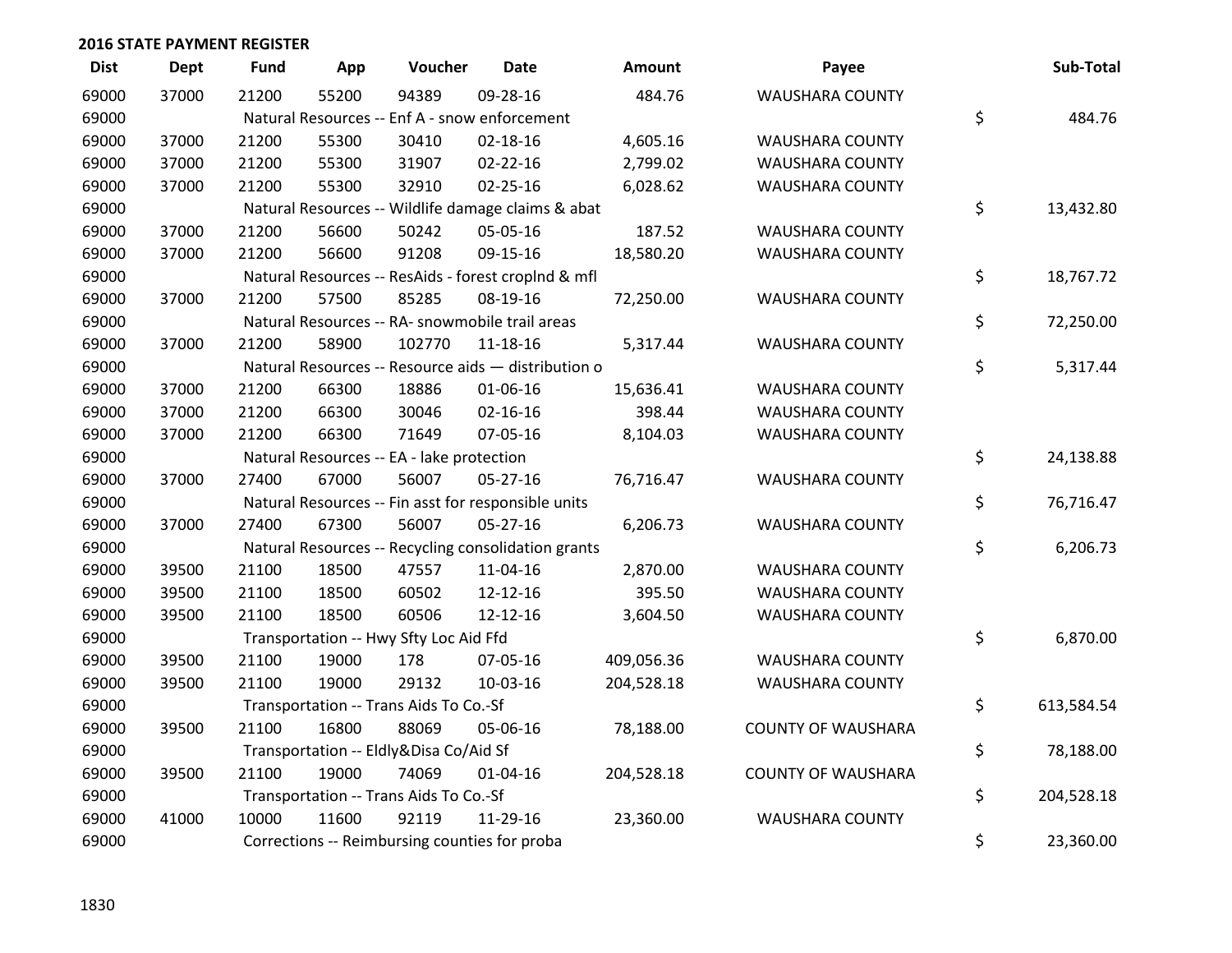| <b>Dist</b> | <b>Dept</b> | <b>Fund</b> | App                    | Voucher                                       | <b>Date</b>    | Amount     | Payee                  | Sub-Total          |
|-------------|-------------|-------------|------------------------|-----------------------------------------------|----------------|------------|------------------------|--------------------|
| 69000       | 41000       | 10000       | 31300                  | 18558                                         | 01-07-16       | 2,368.00   | <b>WAUSHARA COUNTY</b> |                    |
| 69000       | 41000       | 10000       | 31300                  | 19552                                         | $01 - 12 - 16$ | 4,106.45   | WAUSHARA COUNTY        |                    |
| 69000       | 41000       | 10000       | 31300                  | 22751                                         | $01 - 22 - 16$ | 12,739.16  | WAUSHARA COUNTY        |                    |
| 69000       | 41000       | 10000       | 31300                  | 34505                                         | 03-09-16       | 4,583.39   | WAUSHARA COUNTY        |                    |
| 69000       |             |             |                        | Corrections -- Community youth and family aid |                |            |                        | \$<br>23,797.00    |
| 69000       | 43500       | 10000       | 00000                  | 90613                                         | $01 - 02 - 16$ | 158,767.00 | <b>WAUSHARA CO</b>     |                    |
| 69000       | 43500       | 10000       | 00000                  | 90614                                         | $01 - 04 - 16$ | 42,159.00  | <b>WAUSHARA CO</b>     |                    |
| 69000       | 43500       | 10000       | 00000                  | 90616                                         | $02 - 01 - 16$ | 117,207.00 | WAUSHARA CO            |                    |
| 69000       | 43500       | 10000       | 00000                  | 90618                                         | 03-01-16       | 290,912.00 | WAUSHARA CO            |                    |
| 69000       | 43500       | 10000       | 00000                  | 90622                                         | $04 - 01 - 16$ | 144,098.00 | WAUSHARA CO            |                    |
| 69000       | 43500       | 10000       | 00000                  | 90624                                         | 05-02-16       | 92,544.00  | <b>WAUSHARA CO</b>     |                    |
| 69000       | 43500       | 10000       | 00000                  | 90627                                         | 06-01-16       | 8,714.00   | <b>WAUSHARA CO</b>     |                    |
| 69000       | 43500       | 10000       | 00000                  | 90700                                         | $07 - 01 - 16$ | 401,749.00 | WAUSHARA CO            |                    |
| 69000       | 43500       | 10000       | 00000                  | 90701                                         | 08-01-16       | 654,658.00 | WAUSHARA CO            |                    |
| 69000       | 43500       | 10000       | 00000                  | 90702                                         | 09-01-16       | 163,320.00 | WAUSHARA CO            |                    |
| 69000       | 43500       | 10000       | 00000                  | 90704                                         | $10-01-16$     | 121,540.00 | WAUSHARA CO            |                    |
| 69000       | 43500       | 10000       | 00000                  | 90705                                         | 11-01-16       | 105,957.00 | WAUSHARA CO            |                    |
| 69000       | 43500       | 10000       | 00000                  | 90706                                         | 12-01-16       | 136,596.00 | <b>WAUSHARA CO</b>     |                    |
| 69000       |             |             |                        | Health Services -- State/Fed Aids             |                |            |                        | \$<br>2,438,221.00 |
| 69000       | 45500       | 10000       | 20200                  | 9915                                          | 05-19-16       | 1,029.93   | WAUSHARA COUNTY        |                    |
| 69000       |             |             |                        | Justice -- Officer training reimbursement     |                |            |                        | \$<br>1,029.93     |
| 69000       | 45500       | 10000       | 21700                  | 5786                                          | 02-03-16       | 21,865.46  | WAUSHARA COUNTY        |                    |
| 69000       | 45500       | 10000       | 21700                  | 10580                                         | 05-31-16       | 15,911.69  | WAUSHARA COUNTY        |                    |
| 69000       | 45500       | 10000       | 21700                  | 14746                                         | 08-04-16       | 24,709.97  | WAUSHARA COUNTY        |                    |
| 69000       | 45500       | 10000       | 21700                  | 19141                                         | 11-09-16       | 21,623.66  | WAUSHARA COUNTY        |                    |
| 69000       |             |             | Justice -- Drug courts |                                               |                |            |                        | \$<br>84,110.78    |
| 69000       | 45500       | 10000       | 22100                  | 14360                                         | $07 - 22 - 16$ | 2,730.00   | <b>WAUSHARA COUNTY</b> |                    |
| 69000       |             |             |                        | Justice -- Crime laboratories, DNA            |                |            |                        | \$<br>2,730.00     |
| 69000       | 45500       | 10000       | 23100                  | 9915                                          | 05-19-16       | 4,130.02   | WAUSHARA COUNTY        |                    |
| 69000       | 45500       | 10000       | 23100                  | 14035                                         | $07 - 21 - 16$ | 5,229.12   | WAUSHARA COUNTY        |                    |
| 69000       | 45500       | 10000       | 23100                  | 20816                                         | 12-16-16       | 160.00     | WAUSHARA COUNTY        |                    |
| 69000       | 45500       | 10000       | 23100                  | 20993                                         | 12-16-16       | 6,400.00   | <b>WAUSHARA COUNTY</b> |                    |
| 69000       |             |             |                        | Justice -- Law enforcement train, local       |                |            |                        | \$<br>15,919.14    |
| 69000       | 45500       | 10000       | 24100                  | 14600                                         | 07-26-16       | 818.76     | <b>WAUSHARA COUNTY</b> |                    |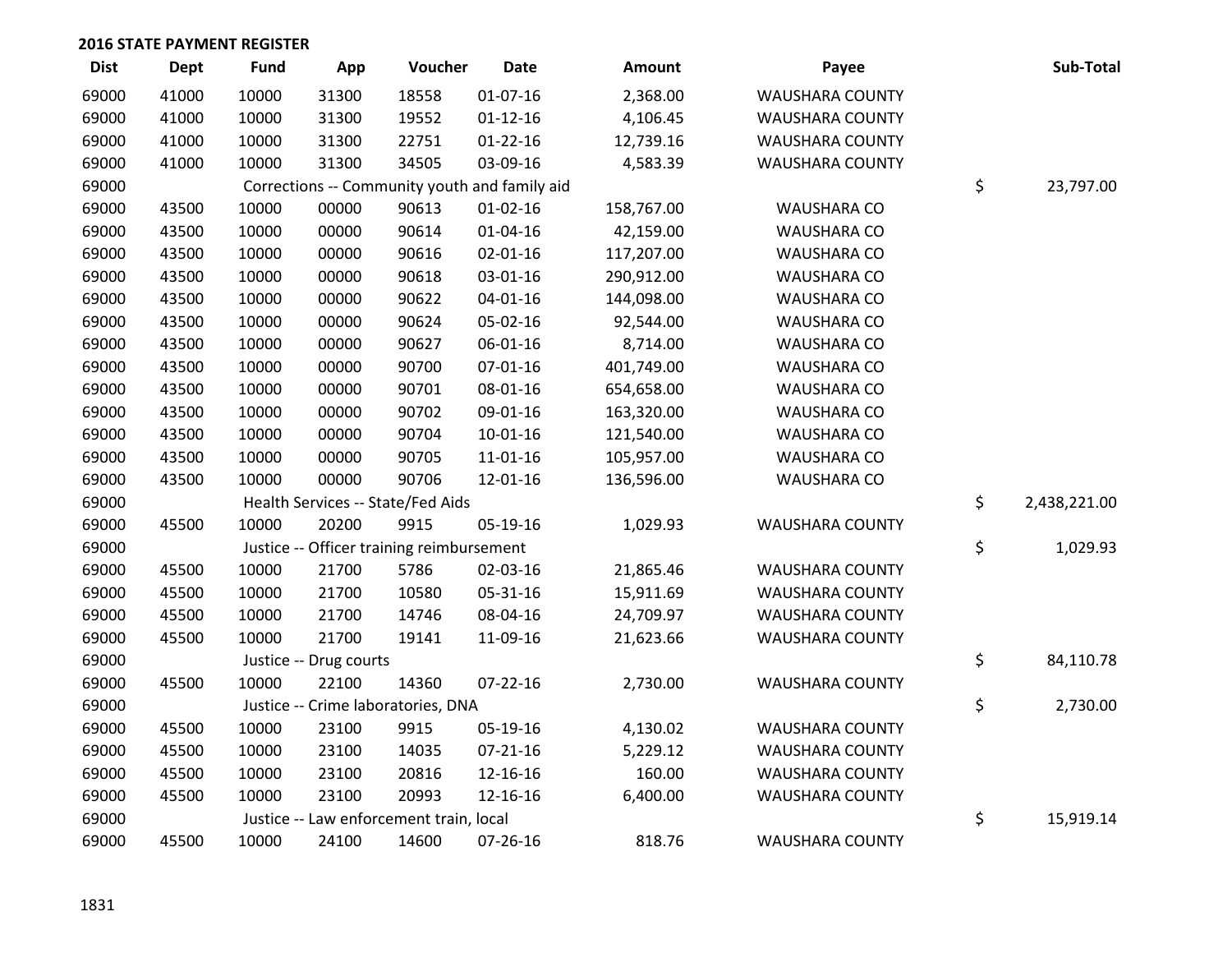| <b>Dist</b> | <b>Dept</b> | <b>Fund</b> | App   | Voucher                                           | <b>Date</b>                                       | <b>Amount</b> | Payee                  | Sub-Total       |
|-------------|-------------|-------------|-------|---------------------------------------------------|---------------------------------------------------|---------------|------------------------|-----------------|
| 69000       |             |             |       | Justice -- Federal aid, state operations          |                                                   |               |                        | \$<br>818.76    |
| 69000       | 45500       | 10000       | 25100 | 5686                                              | 02-05-16                                          | 1,185.62      | WAUSHARA COUNTY        |                 |
| 69000       | 45500       | 10000       | 25100 | 10320                                             | 05-27-16                                          | 848.43        | WAUSHARA COUNTY        |                 |
| 69000       | 45500       | 10000       | 25100 | 15793                                             | 08-31-16                                          | 3,393.69      | WAUSHARA COUNTY        |                 |
| 69000       |             |             |       | Justice -- Federal aid, local assistance          |                                                   |               |                        | \$<br>5,427.74  |
| 69000       | 45500       | 10000       | 53200 | 7643                                              | 03-14-16                                          | 11,171.52     | <b>WAUSHARA COUNTY</b> |                 |
| 69000       | 45500       | 10000       | 53200 | 14473                                             | $07 - 22 - 16$                                    | 9,519.36      | WAUSHARA COUNTY        |                 |
| 69000       |             |             |       | Justice -- Crime victim witness assist            |                                                   |               |                        | \$<br>20,690.88 |
| 69000       | 46500       | 10000       | 33700 | 12973                                             | 07-20-16                                          | 4,971.00      | WAUSHARA COUNTY        |                 |
| 69000       | 46500       | 10000       | 33700 | 18649                                             | 12-06-16                                          | 4,971.00      | WAUSHARA COUNTY        |                 |
| 69000       |             |             |       | Military Affairs -- Local emer planning grants    |                                                   |               |                        | \$<br>9,942.00  |
| 69000       | 46500       | 10000       | 34200 | 5084                                              | $01-27-16$                                        | 15,946.75     | <b>WAUSHARA COUNTY</b> |                 |
| 69000       | 46500       | 10000       | 34200 | 5634                                              | 02-04-16                                          | 4,995.00      | WAUSHARA COUNTY        |                 |
| 69000       | 46500       | 10000       | 34200 | 13912                                             | 08-16-16                                          | 15,881.70     | WAUSHARA COUNTY        |                 |
| 69000       | 46500       | 10000       | 34200 | 18719                                             | 12-06-16                                          | 15,881.69     | WAUSHARA COUNTY        |                 |
| 69000       | 46500       | 10000       | 34200 | 19568                                             | 12-28-16                                          | 30,160.00     | WAUSHARA COUNTY        |                 |
| 69000       |             |             |       | Military Affairs -- Federal aid, local assistance |                                                   |               |                        | \$<br>82,865.14 |
| 69000       | 48500       | 15200       | 12700 | 14013                                             | 06-30-16                                          | 1,000.00      | WAUSHARA COUNTY        |                 |
| 69000       |             |             |       | Veterans Affairs -- Grants to counties            |                                                   |               |                        | \$<br>1,000.00  |
| 69000       | 48500       | 58200       | 26700 | 14013                                             | 06-30-16                                          | 4,500.00      | WAUSHARA COUNTY        |                 |
| 69000       |             |             |       | Veterans Affairs -- County grants                 |                                                   |               |                        | \$<br>4,500.00  |
| 69000       | 48500       | 58200       | 28000 | 21174                                             | 11-23-16                                          | 2,379.84      | WAUSHARA COUNTY        |                 |
| 69000       |             |             |       |                                                   | Veterans Affairs -- Veterans transportation grant |               |                        | \$<br>2,379.84  |
| 69000       | 48500       | 58300       | 37000 | 14013                                             | 06-30-16                                          | 4,500.00      | WAUSHARA COUNTY        |                 |
| 69000       |             |             |       | Veterans Affairs -- County grants                 |                                                   |               |                        | \$<br>4,500.00  |
| 69000       | 50500       | 10000       | 15500 | 9583                                              | 01-28-16                                          | 5,833.77      | <b>WAUSHARA COUNTY</b> |                 |
| 69000       | 50500       | 10000       | 15500 | 11496                                             | $02 - 16 - 16$                                    | 6,178.87      | <b>WAUSHARA COUNTY</b> |                 |
| 69000       | 50500       | 10000       | 15500 | 15240                                             | 03-29-16                                          | 6,611.49      | <b>WAUSHARA COUNTY</b> |                 |
| 69000       | 50500       | 10000       | 15500 | 15454                                             | 03-31-16                                          | 9,036.79      | WAUSHARA COUNTY        |                 |
| 69000       | 50500       | 10000       | 15500 | 17661                                             | 04-28-16                                          | 7,652.09      | WAUSHARA COUNTY        |                 |
| 69000       | 50500       | 10000       | 15500 | 22056                                             | 06-14-16                                          | 6,370.35      | WAUSHARA COUNTY        |                 |
| 69000       | 50500       | 10000       | 15500 | 24399                                             | $07-15-16$                                        | 10,691.49     | <b>WAUSHARA COUNTY</b> |                 |
| 69000       | 50500       | 10000       | 15500 | 27516                                             | 08-16-16                                          | 3,490.66      | <b>WAUSHARA COUNTY</b> |                 |
| 69000       | 50500       | 10000       | 15500 | 28793                                             | 08-30-16                                          | 3,381.01      | <b>WAUSHARA COUNTY</b> |                 |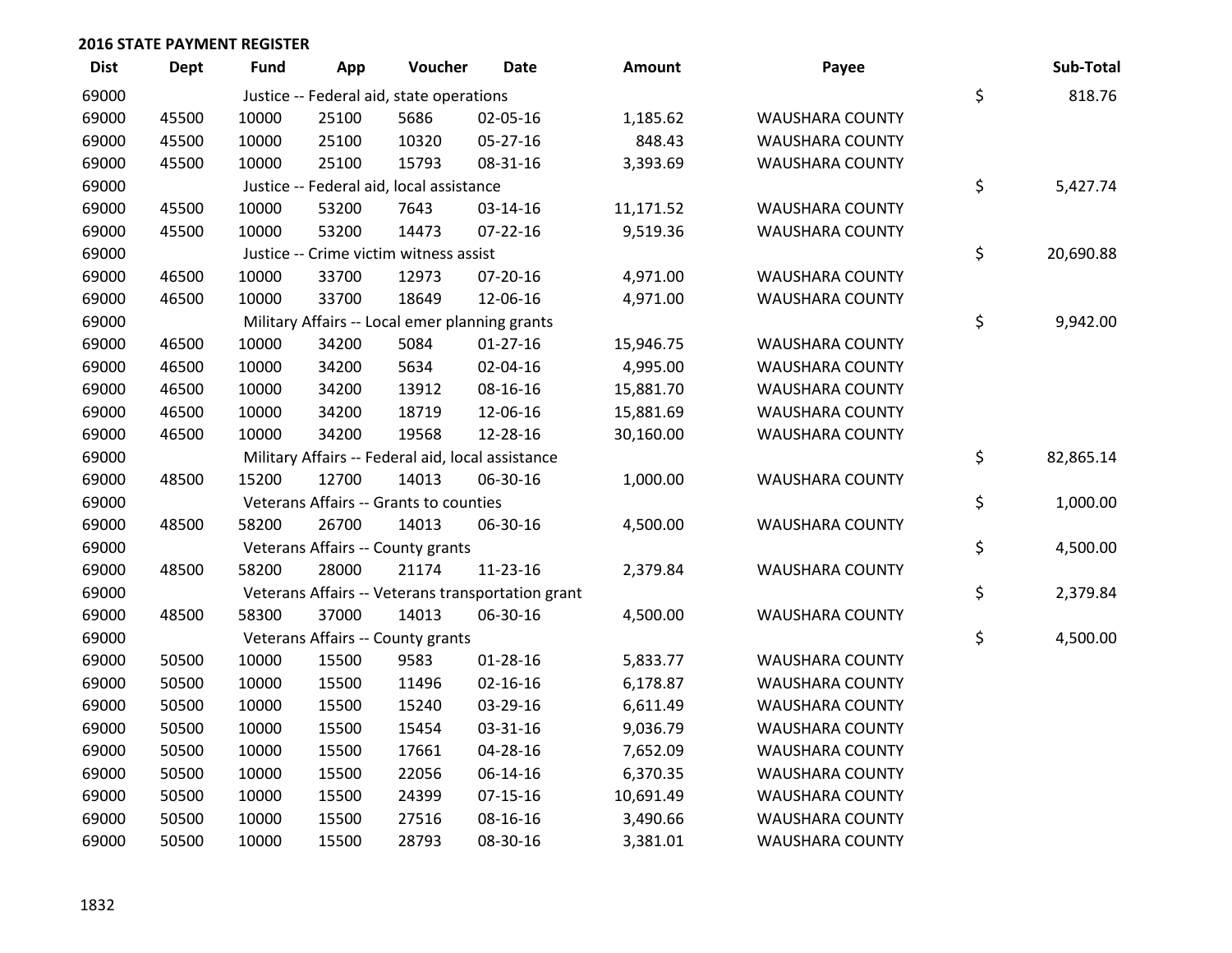| <b>Dist</b> | <b>Dept</b> | <b>Fund</b> | App                                  | Voucher                                         | <b>Date</b>                                    | Amount       | Payee                  | Sub-Total          |
|-------------|-------------|-------------|--------------------------------------|-------------------------------------------------|------------------------------------------------|--------------|------------------------|--------------------|
| 69000       | 50500       | 10000       | 15500                                | 31031                                           | 09-28-16                                       | 31.47        | WAUSHARA COUNTY        |                    |
| 69000       | 50500       | 10000       | 15500                                | 36195                                           | 11-29-16                                       | 6,993.71     | WAUSHARA COUNTY        |                    |
| 69000       | 50500       | 10000       | 15500                                | 37653                                           | 12-14-16                                       | 6,439.13     | WAUSHARA COUNTY        |                    |
| 69000       |             |             |                                      | Administration -- Federal aid, local assistance |                                                |              |                        | \$<br>72,710.83    |
| 69000       | 50500       | 23500       | 37100                                | 9583                                            | $01 - 28 - 16$                                 | 4,370.06     | WAUSHARA COUNTY        |                    |
| 69000       | 50500       | 23500       | 37100                                | 11496                                           | $02 - 16 - 16$                                 | 5,154.68     | WAUSHARA COUNTY        |                    |
| 69000       | 50500       | 23500       | 37100                                | 15240                                           | 03-29-16                                       | 1,742.24     | <b>WAUSHARA COUNTY</b> |                    |
| 69000       | 50500       | 23500       | 37100                                | 15454                                           | 03-31-16                                       | 4,568.13     | <b>WAUSHARA COUNTY</b> |                    |
| 69000       | 50500       | 23500       | 37100                                | 17661                                           | 04-28-16                                       | 1,677.63     | <b>WAUSHARA COUNTY</b> |                    |
| 69000       | 50500       | 23500       | 37100                                | 22056                                           | 06-14-16                                       | 2,389.90     | WAUSHARA COUNTY        |                    |
| 69000       | 50500       | 23500       | 37100                                | 24399                                           | $07-15-16$                                     | 1,566.32     | WAUSHARA COUNTY        |                    |
| 69000       | 50500       | 23500       | 37100                                | 27516                                           | 08-16-16                                       | 1,736.15     | WAUSHARA COUNTY        |                    |
| 69000       | 50500       | 23500       | 37100                                | 31031                                           | 09-28-16                                       | 5,904.89     | <b>WAUSHARA COUNTY</b> |                    |
| 69000       | 50500       | 23500       | 37100                                | 36195                                           | 11-29-16                                       | 4,976.69     | <b>WAUSHARA COUNTY</b> |                    |
| 69000       | 50500       | 23500       | 37100                                | 37637                                           | 12-14-16                                       | 8,037.11     | <b>WAUSHARA COUNTY</b> |                    |
| 69000       | 50500       | 23500       | 37100                                | 37653                                           | 12-14-16                                       | 4,683.77     | WAUSHARA COUNTY        |                    |
| 69000       |             |             |                                      |                                                 | Administration -- Low-income assistance grants |              |                        | \$<br>46,807.57    |
| 69000       | 50500       | 26900       | 16600                                | 13262                                           | 03-17-16                                       | 1,000.00     | WAUSHARA COUNTY        |                    |
| 69000       | 50500       | 26900       | 16600                                | 13455                                           | 03-24-16                                       | 58,864.00    | WAUSHARA COUNTY        |                    |
| 69000       | 50500       | 26900       | 16600                                | 18478                                           | 05-10-16                                       | 25,000.00    | <b>WAUSHARA COUNTY</b> |                    |
| 69000       |             |             | Administration -- Land               |                                                 |                                                |              |                        | \$<br>84,864.00    |
| 69000       | 83500       | 10000       | 10500                                | 7132                                            | $07 - 25 - 16$                                 | 14,847.29    | <b>WAUSHARA COUNTY</b> |                    |
| 69000       | 83500       | 10000       | 10500                                | 14657                                           | $11 - 21 - 16$                                 | 4,920.14     | WAUSHARA COUNTY        |                    |
| 69000       |             |             |                                      | Revenue -- County and Municipal Aid             |                                                |              |                        | \$<br>19,767.43    |
| 69000       | 83500       | 10000       | 10900                                | 7261                                            | $07 - 25 - 16$                                 | 11,031.00    | WAUSHARA COUNTY        |                    |
| 69000       |             |             |                                      | Revenue -- State Aid, Tax Exempt Proprty        |                                                |              |                        | \$<br>11,031.00    |
| 69000       | 83500       | 10000       | 11000                                | 14657                                           | $11 - 21 - 16$                                 | 41,419.15    | WAUSHARA COUNTY        |                    |
| 69000       |             |             |                                      | Revenue -- Public Utility Distribution          |                                                |              |                        | \$<br>41,419.15    |
| 69000       | 83500       | 10000       | 30200                                | 5127                                            | $07 - 25 - 16$                                 | 933,305.97   | <b>WAUSHARA COUNTY</b> |                    |
| 69000       | 83500       | 10000       | 30200                                | 5272                                            | $07 - 25 - 16$                                 | 3,753,966.96 | <b>WAUSHARA COUNTY</b> |                    |
| 69000       |             |             |                                      | Revenue -- School Lvy Tx/First Dollar Cr        |                                                |              |                        | \$<br>4,687,272.93 |
| 69000       | 83500       | 52100       | 36300                                | 3529                                            | 03-29-16                                       | 708,423.90   | WAUSHARA COUNTY        |                    |
| 69000       |             |             |                                      | Revenue -- Lottery & Gaming Credit              |                                                |              |                        | \$<br>708,423.90   |
| 69000       |             |             | <b>District Total Appropriations</b> |                                                 |                                                |              |                        | \$<br>9,699,423.36 |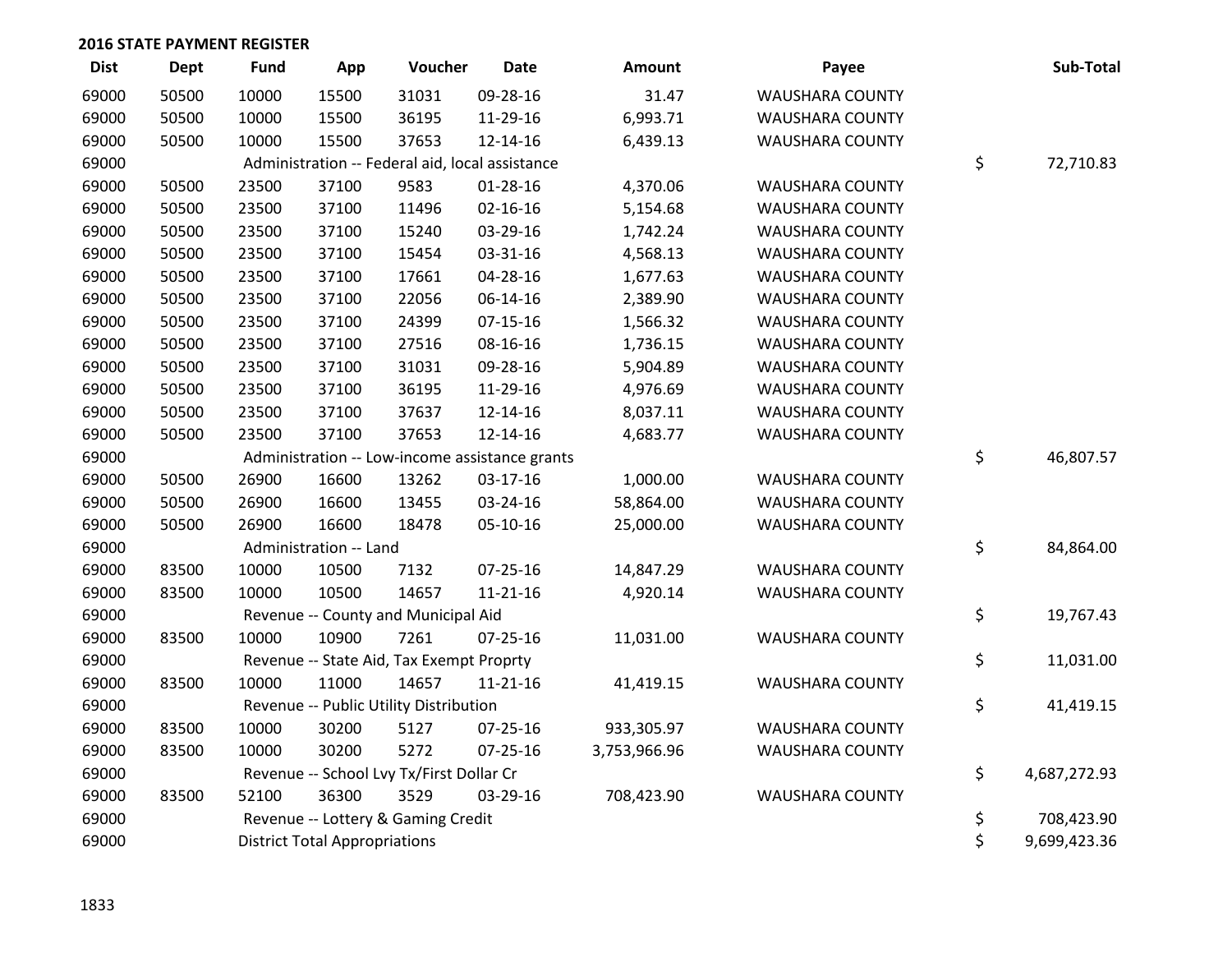| <b>Dist</b> | <b>Dept</b> | Fund  | App                                  | Voucher                                             | <b>Date</b>    | Amount    | Payee                 | Sub-Total       |
|-------------|-------------|-------|--------------------------------------|-----------------------------------------------------|----------------|-----------|-----------------------|-----------------|
| 69002       | 16500       | 10000 | 22500                                | 4985                                                | 06-27-16       | 3,584.29  | <b>TOWN OF AURORA</b> |                 |
| 69002       |             |       |                                      | Safety & Prof Services -- Fire dues distribution    |                |           |                       | \$<br>3,584.29  |
| 69002       | 37000       | 21200 | 16600                                | 64189                                               | 06-20-16       | 114.65    | <b>TOWN OF AURORA</b> |                 |
| 69002       |             |       |                                      | Natural Resources -- Gen program ops-state funds-FR |                |           |                       | \$<br>114.65    |
| 69002       | 37000       | 21200 | 57100                                | 64189                                               | 06-20-16       | 51.52     | <b>TOWN OF AURORA</b> |                 |
| 69002       |             |       |                                      | Natural Resources -- ResAids - cnty forst, cl & mfl |                |           |                       | \$<br>51.52     |
| 69002       | 39500       | 21100 | 19100                                | 1953                                                | 07-05-16       | 15,221.32 | <b>TOWN OF AURORA</b> |                 |
| 69002       | 39500       | 21100 | 19100                                | 31025                                               | 10-03-16       | 15,221.34 | <b>TOWN OF AURORA</b> |                 |
| 69002       | 39500       | 21100 | 19100                                | 77772                                               | $01 - 04 - 16$ | 15,221.32 | <b>TOWN OF AURORA</b> |                 |
| 69002       | 39500       | 21100 | 19100                                | 85772                                               | 04-04-16       | 15,221.32 | <b>TOWN OF AURORA</b> |                 |
| 69002       |             |       |                                      | Transportation -- Trns Aids To Mnc.-Sf              |                |           |                       | \$<br>60,885.30 |
| 69002       | 83500       | 10000 | 10500                                | 7107                                                | 07-25-16       | 2,292.41  | <b>TOWN OF AURORA</b> |                 |
| 69002       | 83500       | 10000 | 10500                                | 14632                                               | $11 - 21 - 16$ | 12,990.32 | <b>TOWN OF AURORA</b> |                 |
| 69002       |             |       |                                      | Revenue -- County and Municipal Aid                 |                |           |                       | \$<br>15,282.73 |
| 69002       | 83500       | 10000 | 10900                                | 8918                                                | $07 - 25 - 16$ | 29.00     | <b>TOWN OF AURORA</b> |                 |
| 69002       |             |       |                                      | Revenue -- State Aid, Tax Exempt Proprty            |                |           |                       | \$<br>29.00     |
| 69002       |             |       | <b>District Total Appropriations</b> |                                                     |                |           |                       | \$<br>79,947.49 |
| 69004       | 16500       | 10000 | 22500                                | 4986                                                | 06-27-16       | 3,625.68  | TOWN OF BLOOMFIELD    |                 |
| 69004       |             |       |                                      | Safety & Prof Services -- Fire dues distribution    |                |           |                       | \$<br>3,625.68  |
| 69004       | 37000       | 10000 | 50300                                | 45502                                               | $04 - 21 - 16$ | 23.43     | TOWN OF BLOOMFIELD    |                 |
| 69004       |             |       |                                      | Natural Resources -- Aids in lieu of taxes - gener  |                |           |                       | \$<br>23.43     |
| 69004       | 37000       | 21200 | 16600                                | 64190                                               | 06-20-16       | 783.26    | TOWN OF BLOOMFIELD    |                 |
| 69004       |             |       |                                      | Natural Resources -- Gen program ops-state funds-FR |                |           |                       | \$<br>783.26    |
| 69004       | 37000       | 21200 | 57100                                | 64190                                               | 06-20-16       | 351.96    | TOWN OF BLOOMFIELD    |                 |
| 69004       |             |       |                                      | Natural Resources -- ResAids - cnty forst, cl & mfl |                |           |                       | \$<br>351.96    |
| 69004       | 39500       | 21100 | 19100                                | 1954                                                | 07-05-16       | 24,590.83 | TOWN OF BLOOMFIELD    |                 |
| 69004       | 39500       | 21100 | 19100                                | 31026                                               | 10-03-16       | 24,590.85 | TOWN OF BLOOMFIELD    |                 |
| 69004       | 39500       | 21100 | 19100                                | 77773                                               | 01-04-16       | 24,590.83 | TOWN OF BLOOMFIELD    |                 |
| 69004       | 39500       | 21100 | 19100                                | 85773                                               | 04-04-16       | 24,590.83 | TOWN OF BLOOMFIELD    |                 |
| 69004       |             |       |                                      | Transportation -- Trns Aids To Mnc.-Sf              |                |           |                       | \$<br>98,363.34 |
| 69004       | 83500       | 10000 | 10500                                | 7108                                                | 07-25-16       | 2,944.01  | TOWN OF BLOOMFIELD    |                 |
| 69004       | 83500       | 10000 | 10500                                | 14633                                               | $11 - 21 - 16$ | 16,682.71 | TOWN OF BLOOMFIELD    |                 |
| 69004       |             |       |                                      | Revenue -- County and Municipal Aid                 |                |           |                       | \$<br>19,626.72 |
| 69004       | 83500       | 10000 | 10900                                | 8919                                                | $07 - 25 - 16$ | 8.00      | TOWN OF BLOOMFIELD    |                 |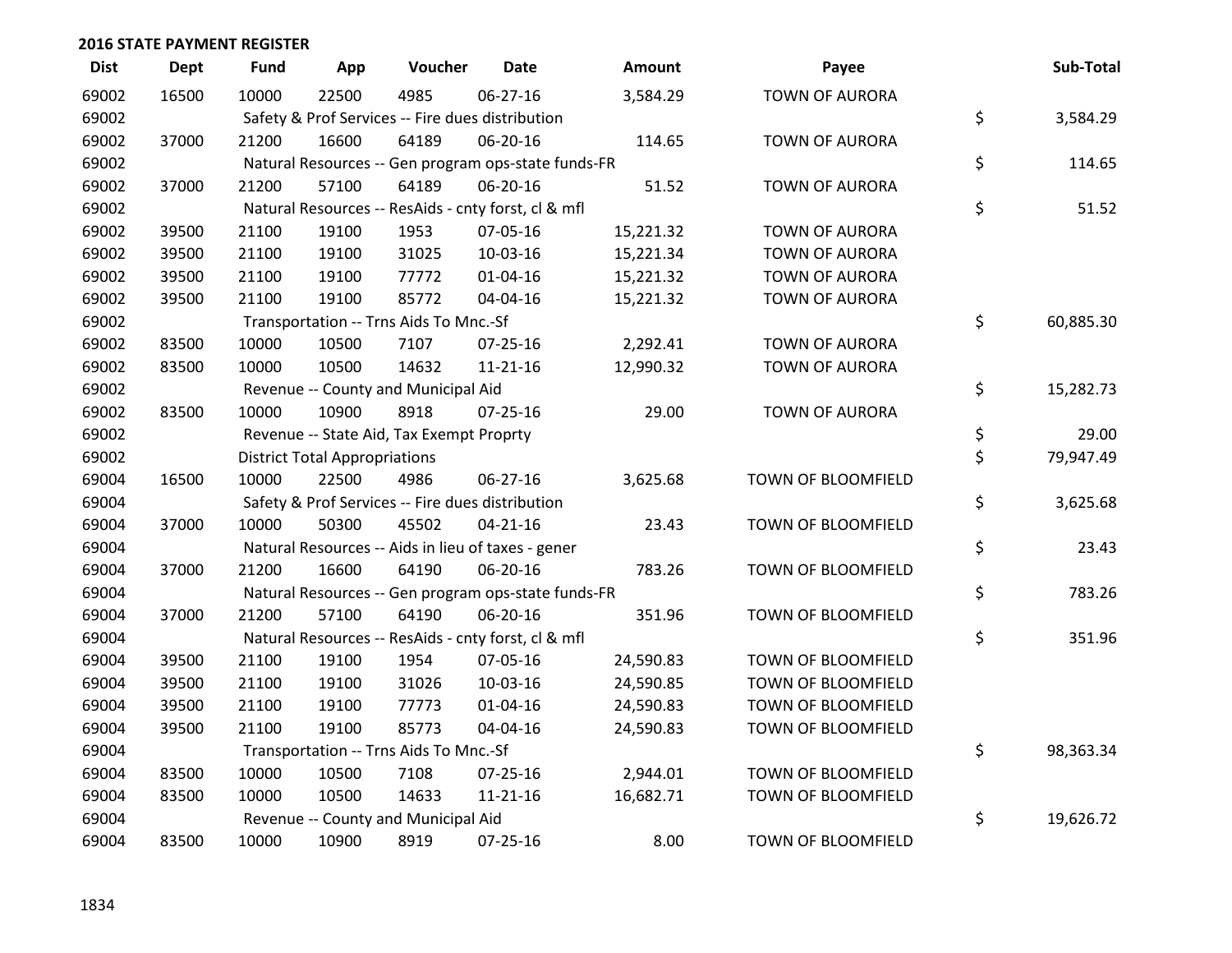| <b>Dist</b> | <b>Dept</b> | <b>Fund</b> | App                                  | Voucher                                  | <b>Date</b>                                         | Amount    | Payee          | Sub-Total        |
|-------------|-------------|-------------|--------------------------------------|------------------------------------------|-----------------------------------------------------|-----------|----------------|------------------|
| 69004       |             |             |                                      | Revenue -- State Aid, Tax Exempt Proprty |                                                     |           |                | \$<br>8.00       |
| 69004       |             |             | <b>District Total Appropriations</b> |                                          |                                                     |           |                | \$<br>122,782.39 |
| 69006       | 16500       | 10000       | 22500                                | 4987                                     | 06-27-16                                            | 2,590.14  | TOWN OF COLOMA |                  |
| 69006       |             |             |                                      |                                          | Safety & Prof Services -- Fire dues distribution    |           |                | \$<br>2,590.14   |
| 69006       | 37000       | 10000       | 50300                                | 30496                                    | $02 - 17 - 16$                                      | 16,197.33 | TOWN OF COLOMA |                  |
| 69006       | 37000       | 10000       | 50300                                | 30497                                    | $02 - 17 - 16$                                      | 8,419.38  | TOWN OF COLOMA |                  |
| 69006       | 37000       | 10000       | 50300                                | 45426                                    | $04 - 21 - 16$                                      | 415.87    | TOWN OF COLOMA |                  |
| 69006       |             |             |                                      |                                          | Natural Resources -- Aids in lieu of taxes - gener  |           |                | \$<br>25,032.58  |
| 69006       | 37000       | 21200       | 16600                                | 64191                                    | 06-20-16                                            | 1,096.24  | TOWN OF COLOMA |                  |
| 69006       |             |             |                                      |                                          | Natural Resources -- Gen program ops-state funds-FR |           |                | \$<br>1,096.24   |
| 69006       | 37000       | 21200       | 38100                                | 37559                                    | 03-22-16                                            | 1,479.95  | TOWN OF COLOMA |                  |
| 69006       |             |             |                                      | Natural Resources -- GPO -federal funds  |                                                     |           |                | \$<br>1,479.95   |
| 69006       | 37000       | 21200       | 55000                                | 37559                                    | 03-22-16                                            | 5,128.03  | TOWN OF COLOMA |                  |
| 69006       |             |             |                                      |                                          | Natural Resources -- Enf A - boating enforcement    |           |                | \$<br>5,128.03   |
| 69006       | 37000       | 21200       | 57100                                | 64191                                    | 06-20-16                                            | 680.79    | TOWN OF COLOMA |                  |
| 69006       |             |             |                                      |                                          | Natural Resources -- ResAids - cnty forst, cl & mfl |           |                | \$<br>680.79     |
| 69006       | 37000       | 21200       | 57900                                | 45427                                    | $04 - 21 - 16$                                      | 269.62    | TOWN OF COLOMA |                  |
| 69006       |             |             |                                      |                                          | Natural Resources -- Aids in lieu of taxes - sum s  |           |                | \$<br>269.62     |
| 69006       | 37000       | 21200       | 58900                                | 102771                                   | 11-18-16                                            | 2,949.69  | TOWN OF COLOMA |                  |
| 69006       |             |             |                                      |                                          | Natural Resources -- Resource aids - distribution o |           |                | \$<br>2,949.69   |
| 69006       | 37000       | 36300       | <b>TA100</b>                         | 86920                                    | 08-24-16                                            | 28,483.60 | TOWN OF COLOMA |                  |
| 69006       |             |             |                                      | Natural Resources -- LAND ACQUISITION    |                                                     |           |                | \$<br>28,483.60  |
| 69006       | 39500       | 21100       | 19100                                | 1955                                     | 07-05-16                                            | 28,202.11 | TOWN OF COLOMA |                  |
| 69006       | 39500       | 21100       | 19100                                | 31027                                    | 10-03-16                                            | 28,202.13 | TOWN OF COLOMA |                  |
| 69006       | 39500       | 21100       | 19100                                | 77774                                    | $01 - 04 - 16$                                      | 28,202.11 | TOWN OF COLOMA |                  |
| 69006       | 39500       | 21100       | 19100                                | 85774                                    | 04-04-16                                            | 28,202.11 | TOWN OF COLOMA |                  |
| 69006       |             |             |                                      | Transportation -- Trns Aids To Mnc.-Sf   |                                                     |           |                | \$<br>112,808.46 |
| 69006       | 83500       | 10000       | 10500                                | 7109                                     | $07 - 25 - 16$                                      | 1,859.10  | TOWN OF COLOMA |                  |
| 69006       | 83500       | 10000       | 10500                                | 14634                                    | $11 - 21 - 16$                                      | 5,997.09  | TOWN OF COLOMA |                  |
| 69006       |             |             |                                      | Revenue -- County and Municipal Aid      |                                                     |           |                | \$<br>7,856.19   |
| 69006       | 83500       | 10000       | 10900                                | 8920                                     | 07-25-16                                            | 1.00      | TOWN OF COLOMA |                  |
| 69006       |             |             |                                      | Revenue -- State Aid, Tax Exempt Proprty |                                                     |           |                | \$<br>1.00       |
| 69006       | 83500       | 10000       | 11000                                | 14634                                    | $11 - 21 - 16$                                      | 4,586.67  | TOWN OF COLOMA |                  |
| 69006       |             |             |                                      | Revenue -- Public Utility Distribution   |                                                     |           |                | \$<br>4,586.67   |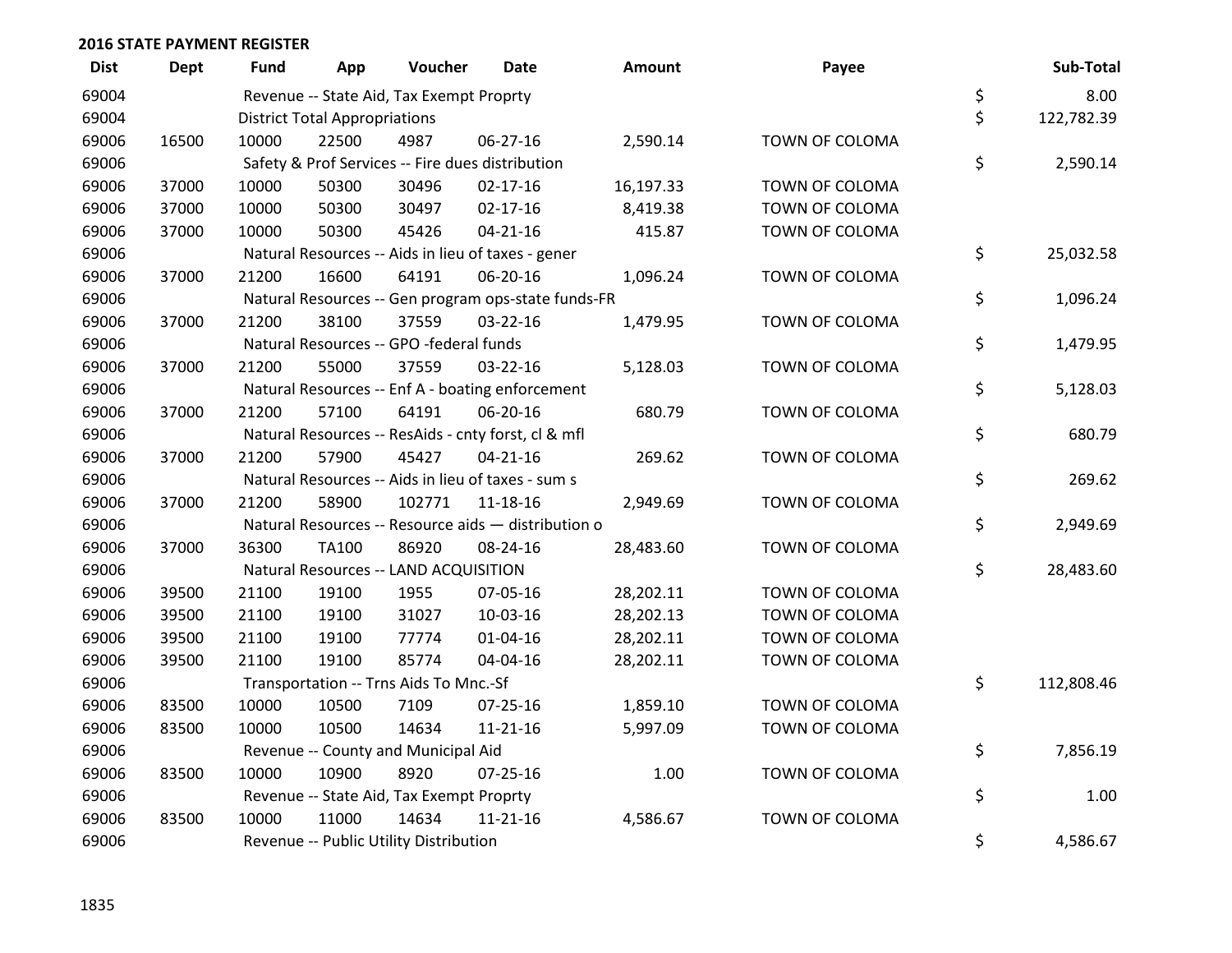| <b>Dist</b> | <b>Dept</b> | <b>Fund</b> | App                                  | Voucher                                  | <b>Date</b>                                         | Amount    | Payee                 | Sub-Total        |
|-------------|-------------|-------------|--------------------------------------|------------------------------------------|-----------------------------------------------------|-----------|-----------------------|------------------|
| 69006       | 83500       | 10000       | 50100                                | 2731                                     | $01-29-16$                                          | 210.10    | TOWN OF COLOMA        |                  |
| 69006       |             |             |                                      | Revenue -- Payments for municipal svcs   |                                                     |           |                       | \$<br>210.10     |
| 69006       |             |             | <b>District Total Appropriations</b> |                                          |                                                     |           |                       | \$<br>193,173.06 |
| 69008       | 16500       | 10000       | 22500                                | 4988                                     | 06-27-16                                            | 3,625.47  | <b>TOWN OF DAKOTA</b> |                  |
| 69008       |             |             |                                      |                                          | Safety & Prof Services -- Fire dues distribution    |           |                       | \$<br>3,625.47   |
| 69008       | 37000       | 10000       | 50300                                | 30933                                    | $02 - 17 - 16$                                      | 26,077.53 | TOWN OF DAKOTA        |                  |
| 69008       | 37000       | 10000       | 50300                                | 30934                                    | $02 - 17 - 16$                                      | 6,445.52  | TOWN OF DAKOTA        |                  |
| 69008       | 37000       | 10000       | 50300                                | 47061                                    | $04 - 21 - 16$                                      | 970.30    | TOWN OF DAKOTA        |                  |
| 69008       | 37000       | 10000       | 50300                                | 47062                                    | $04 - 21 - 16$                                      | 51.05     | TOWN OF DAKOTA        |                  |
| 69008       | 37000       | 10000       | 50300                                | 47063                                    | $04 - 21 - 16$                                      | 2.04      | TOWN OF DAKOTA        |                  |
| 69008       |             |             |                                      |                                          | Natural Resources -- Aids in lieu of taxes - gener  |           |                       | \$<br>33,546.44  |
| 69008       | 37000       | 21200       | 16600                                | 64192                                    | 06-20-16                                            | 932.35    | TOWN OF DAKOTA        |                  |
| 69008       |             |             |                                      |                                          | Natural Resources -- Gen program ops-state funds-FR |           |                       | \$<br>932.35     |
| 69008       | 37000       | 21200       | 57100                                | 64192                                    | 06-20-16                                            | 418.94    | <b>TOWN OF DAKOTA</b> |                  |
| 69008       |             |             |                                      |                                          | Natural Resources -- ResAids - cnty forst, cl & mfl |           |                       | \$<br>418.94     |
| 69008       | 37000       | 21200       | 57900                                | 47060                                    | $04 - 21 - 16$                                      | 160.19    | TOWN OF DAKOTA        |                  |
| 69008       | 37000       | 21200       | 57900                                | 47064                                    | $04 - 21 - 16$                                      | 10.56     | <b>TOWN OF DAKOTA</b> |                  |
| 69008       | 37000       | 21200       | 57900                                | 47065                                    | $04 - 21 - 16$                                      | 173.42    | TOWN OF DAKOTA        |                  |
| 69008       |             |             |                                      |                                          | Natural Resources -- Aids in lieu of taxes - sum s  |           |                       | \$<br>344.17     |
| 69008       | 37000       | 21200       | 58900                                | 102772                                   | 11-18-16                                            | 911.09    | TOWN OF DAKOTA        |                  |
| 69008       |             |             |                                      |                                          | Natural Resources -- Resource aids - distribution o |           |                       | \$<br>911.09     |
| 69008       | 39500       | 21100       | 19100                                | 1956                                     | 07-05-16                                            | 22,058.53 | TOWN OF DAKOTA        |                  |
| 69008       | 39500       | 21100       | 19100                                | 31028                                    | 10-03-16                                            | 22,058.55 | TOWN OF DAKOTA        |                  |
| 69008       | 39500       | 21100       | 19100                                | 77775                                    | $01 - 04 - 16$                                      | 22,058.53 | TOWN OF DAKOTA        |                  |
| 69008       | 39500       | 21100       | 19100                                | 85775                                    | 04-04-16                                            | 22,058.53 | TOWN OF DAKOTA        |                  |
| 69008       |             |             |                                      | Transportation -- Trns Aids To Mnc.-Sf   |                                                     |           |                       | \$<br>88,234.14  |
| 69008       | 83500       | 10000       | 10500                                | 7110                                     | $07 - 25 - 16$                                      | 3,146.86  | TOWN OF DAKOTA        |                  |
| 69008       | 83500       | 10000       | 10500                                | 14635                                    | $11 - 21 - 16$                                      | 16,013.73 | TOWN OF DAKOTA        |                  |
| 69008       |             |             |                                      | Revenue -- County and Municipal Aid      |                                                     |           |                       | \$<br>19,160.59  |
| 69008       | 83500       | 10000       | 10900                                | 8921                                     | $07 - 25 - 16$                                      | 98.00     | <b>TOWN OF DAKOTA</b> |                  |
| 69008       |             |             |                                      | Revenue -- State Aid, Tax Exempt Proprty |                                                     |           |                       | \$<br>98.00      |
| 69008       | 83500       | 10000       | 11000                                | 14635                                    | $11 - 21 - 16$                                      | 2,096.52  | TOWN OF DAKOTA        |                  |
| 69008       |             |             |                                      | Revenue -- Public Utility Distribution   |                                                     |           |                       | \$<br>2,096.52   |
| 69008       | 83500       | 52100       | 36300                                | 3378                                     | 03-29-16                                            | 3,700.32  | <b>TOWN OF DAKOTA</b> |                  |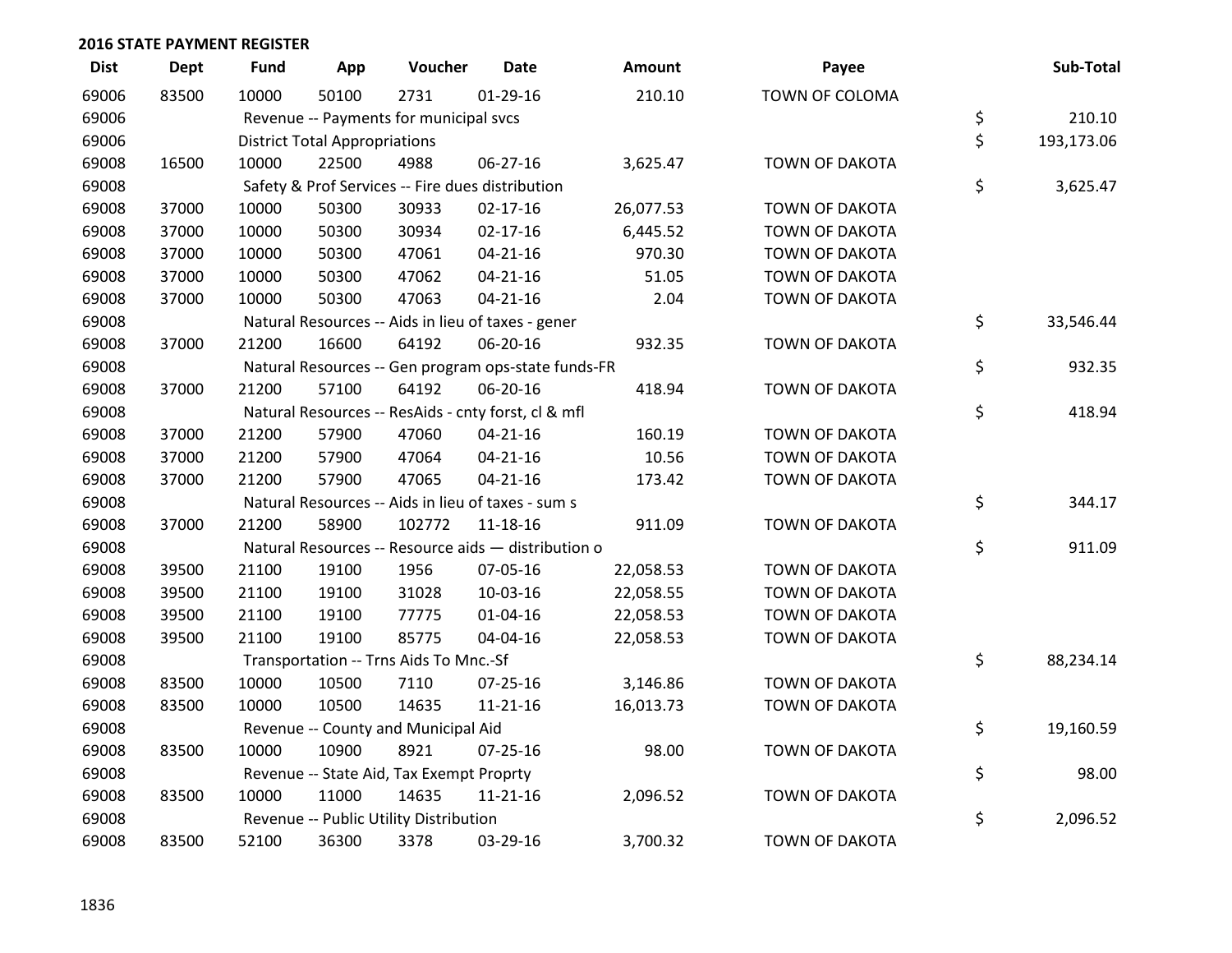| <b>Dist</b> | <b>Dept</b> | <b>Fund</b> | App                                  | Voucher                                          | <b>Date</b>                                         | Amount    | Payee                  | Sub-Total        |
|-------------|-------------|-------------|--------------------------------------|--------------------------------------------------|-----------------------------------------------------|-----------|------------------------|------------------|
| 69008       |             |             |                                      | Revenue -- Lottery & Gaming Credit               |                                                     |           |                        | \$<br>3,700.32   |
| 69008       |             |             | <b>District Total Appropriations</b> |                                                  |                                                     |           |                        | \$<br>153,068.03 |
| 69010       | 16500       | 10000       | 22500                                | 4989                                             | 06-27-16                                            | 2,657.82  | TOWN OF DEERFIELD      |                  |
| 69010       |             |             |                                      | Safety & Prof Services -- Fire dues distribution |                                                     |           |                        | \$<br>2,657.82   |
| 69010       | 37000       | 10000       | 50300                                | 30652                                            | $02 - 17 - 16$                                      | 35,418.91 | TOWN OF DEERFIELD      |                  |
| 69010       |             |             |                                      |                                                  | Natural Resources -- Aids in lieu of taxes - gener  |           |                        | \$<br>35,418.91  |
| 69010       | 37000       | 21200       | 16600                                | 64193                                            | 06-20-16                                            | 1,667.87  | TOWN OF DEERFIELD      |                  |
| 69010       |             |             |                                      |                                                  | Natural Resources -- Gen program ops-state funds-FR |           |                        | \$<br>1,667.87   |
| 69010       | 37000       | 21200       | 38100                                | 37569                                            | 03-22-16                                            | 1,028.91  | TOWN OF DEERFIELD      |                  |
| 69010       |             |             |                                      | Natural Resources -- GPO -federal funds          |                                                     |           |                        | \$<br>1,028.91   |
| 69010       | 37000       | 21200       | 55000                                | 37569                                            | 03-22-16                                            | 3,565.19  | TOWN OF DEERFIELD      |                  |
| 69010       |             |             |                                      |                                                  | Natural Resources -- Enf A - boating enforcement    |           |                        | \$<br>3,565.19   |
| 69010       | 37000       | 21200       | 57100                                | 64193                                            | 06-20-16                                            | 800.95    | TOWN OF DEERFIELD      |                  |
| 69010       |             |             |                                      |                                                  | Natural Resources -- ResAids - cnty forst, cl & mfl |           |                        | \$<br>800.95     |
| 69010       | 37000       | 21200       | 57900                                | 46026                                            | $04 - 21 - 16$                                      | 130.44    | TOWN OF DEERFIELD      |                  |
| 69010       |             |             |                                      |                                                  | Natural Resources -- Aids in lieu of taxes - sum s  |           |                        | \$<br>130.44     |
| 69010       | 37000       | 21200       | 58900                                | 102773                                           | 11-18-16                                            | 1,085.82  | TOWN OF DEERFIELD      |                  |
| 69010       |             |             |                                      |                                                  | Natural Resources -- Resource aids - distribution o |           |                        | \$<br>1,085.82   |
| 69010       | 39500       | 21100       | 19100                                | 1957                                             | 07-05-16                                            | 27,073.59 | TOWN OF DEERFIELD      |                  |
| 69010       | 39500       | 21100       | 19100                                | 31029                                            | 10-03-16                                            | 27,073.59 | TOWN OF DEERFIELD      |                  |
| 69010       | 39500       | 21100       | 19100                                | 77776                                            | $01 - 04 - 16$                                      | 27,073.59 | TOWN OF DEERFIELD      |                  |
| 69010       | 39500       | 21100       | 19100                                | 85776                                            | 04-04-16                                            | 27,073.59 | TOWN OF DEERFIELD      |                  |
| 69010       |             |             |                                      | Transportation -- Trns Aids To Mnc.-Sf           |                                                     |           |                        | \$<br>108,294.36 |
| 69010       | 83500       | 10000       | 10500                                | 7111                                             | $07 - 25 - 16$                                      | 1,253.61  | TOWN OF DEERFIELD      |                  |
| 69010       | 83500       | 10000       | 10500                                | 14636                                            | $11 - 21 - 16$                                      | 5,427.55  | TOWN OF DEERFIELD      |                  |
| 69010       |             |             |                                      | Revenue -- County and Municipal Aid              |                                                     |           |                        | \$<br>6,681.16   |
| 69010       | 83500       | 10000       | 10900                                | 8922                                             | 07-25-16                                            | 2.00      | TOWN OF DEERFIELD      |                  |
| 69010       |             |             |                                      | Revenue -- State Aid, Tax Exempt Proprty         |                                                     |           |                        | \$<br>2.00       |
| 69010       | 83500       | 10000       | 11000                                | 14636                                            | $11 - 21 - 16$                                      | 1,753.57  | TOWN OF DEERFIELD      |                  |
| 69010       |             |             |                                      | Revenue -- Public Utility Distribution           |                                                     |           |                        | \$<br>1,753.57   |
| 69010       |             |             | <b>District Total Appropriations</b> |                                                  |                                                     |           |                        | \$<br>163,087.00 |
| 69012       | 16500       | 10000       | 22500                                | 4990                                             | 06-27-16                                            | 2,376.09  | <b>TOWN OF HANCOCK</b> |                  |
| 69012       |             |             |                                      | Safety & Prof Services -- Fire dues distribution |                                                     |           |                        | \$<br>2,376.09   |
| 69012       | 37000       | 10000       | 50300                                | 28902                                            | $02 - 12 - 16$                                      | 3,211.58  | <b>TOWN OF HANCOCK</b> |                  |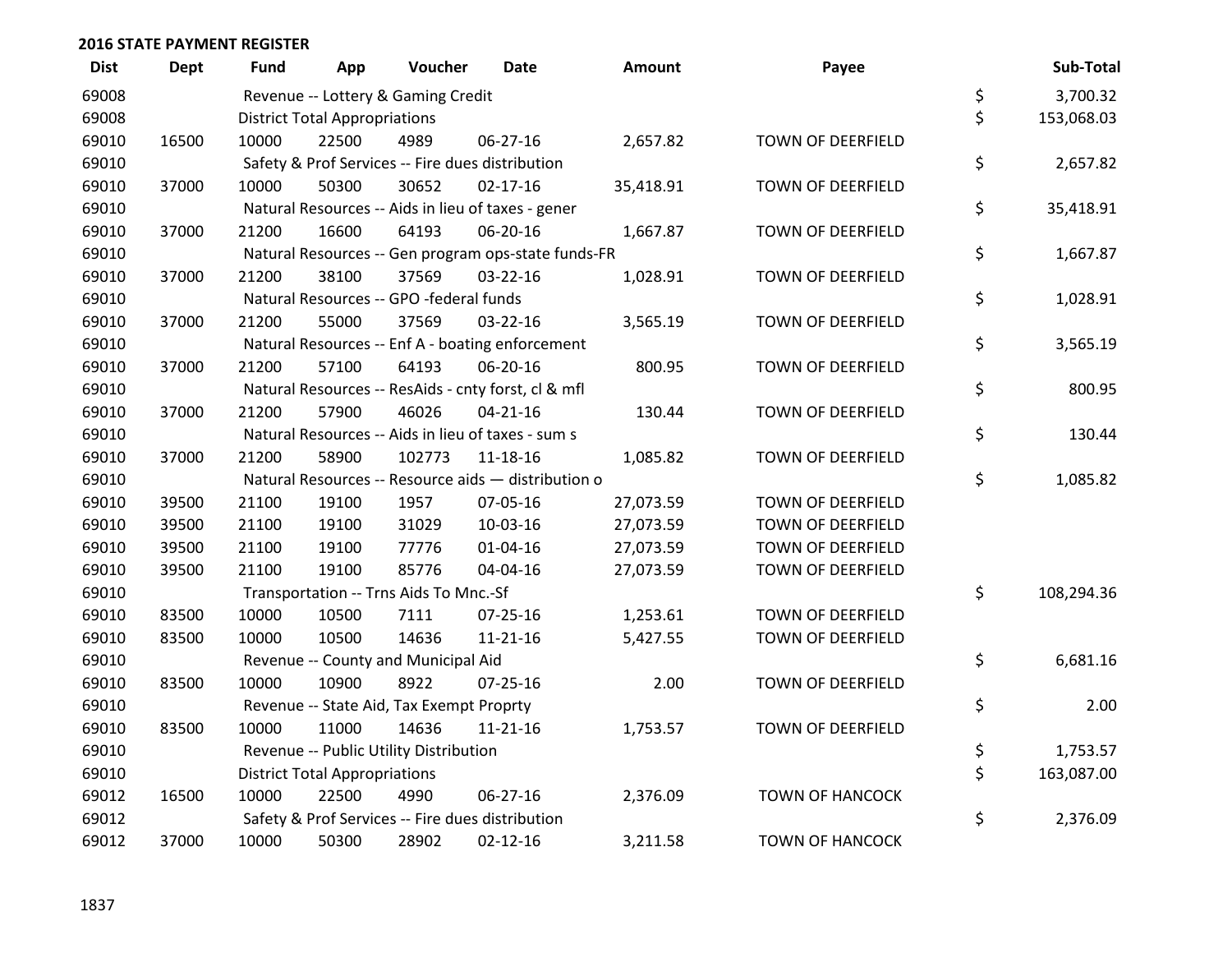| <b>Dist</b> | <b>Dept</b> | <b>Fund</b> | App                                  | Voucher                                  | Date                                                | Amount    | Payee                  | Sub-Total        |
|-------------|-------------|-------------|--------------------------------------|------------------------------------------|-----------------------------------------------------|-----------|------------------------|------------------|
| 69012       | 37000       | 10000       | 50300                                | 45693                                    | $04 - 21 - 16$                                      | 161.58    | <b>TOWN OF HANCOCK</b> |                  |
| 69012       |             |             |                                      |                                          | Natural Resources -- Aids in lieu of taxes - gener  |           |                        | \$<br>3,373.16   |
| 69012       | 37000       | 21200       | 16600                                | 64194                                    | 06-20-16                                            | 685.39    | <b>TOWN OF HANCOCK</b> |                  |
| 69012       |             |             |                                      |                                          | Natural Resources -- Gen program ops-state funds-FR |           |                        | \$<br>685.39     |
| 69012       | 37000       | 21200       | 57100                                | 64194                                    | 06-20-16                                            | 387.99    | <b>TOWN OF HANCOCK</b> |                  |
| 69012       |             |             |                                      |                                          | Natural Resources -- ResAids - cnty forst, cl & mfl |           |                        | \$<br>387.99     |
| 69012       | 37000       | 21200       | 57900                                | 45694                                    | $04 - 21 - 16$                                      | 13.97     | <b>TOWN OF HANCOCK</b> |                  |
| 69012       | 37000       | 21200       | 57900                                | 45695                                    | $04 - 21 - 16$                                      | 1,135.20  | <b>TOWN OF HANCOCK</b> |                  |
| 69012       |             |             |                                      |                                          | Natural Resources -- Aids in lieu of taxes - sum s  |           |                        | \$<br>1,149.17   |
| 69012       | 37000       | 21200       | 58900                                | 102774                                   | 11-18-16                                            | 977.78    | <b>TOWN OF HANCOCK</b> |                  |
| 69012       |             |             |                                      |                                          | Natural Resources -- Resource aids - distribution o |           |                        | \$<br>977.78     |
| 69012       | 39500       | 21100       | 19100                                | 1958                                     | 07-05-16                                            | 21,810.29 | <b>TOWN OF HANCOCK</b> |                  |
| 69012       | 39500       | 21100       | 19100                                | 31030                                    | 10-03-16                                            | 21,810.30 | <b>TOWN OF HANCOCK</b> |                  |
| 69012       | 39500       | 21100       | 19100                                | 77777                                    | $01 - 04 - 16$                                      | 21,810.29 | <b>TOWN OF HANCOCK</b> |                  |
| 69012       | 39500       | 21100       | 19100                                | 85777                                    | 04-04-16                                            | 21,810.29 | <b>TOWN OF HANCOCK</b> |                  |
| 69012       |             |             |                                      | Transportation -- Trns Aids To Mnc.-Sf   |                                                     |           |                        | \$<br>87,241.17  |
| 69012       | 83500       | 10000       | 10500                                | 7112                                     | 07-25-16                                            | 1,226.07  | <b>TOWN OF HANCOCK</b> |                  |
| 69012       | 83500       | 10000       | 10500                                | 14637                                    | $11 - 21 - 16$                                      | 6,755.85  | <b>TOWN OF HANCOCK</b> |                  |
| 69012       |             |             |                                      | Revenue -- County and Municipal Aid      |                                                     |           |                        | \$<br>7,981.92   |
| 69012       | 83500       | 10000       | 10900                                | 8923                                     | $07 - 25 - 16$                                      | 1.00      | <b>TOWN OF HANCOCK</b> |                  |
| 69012       |             |             |                                      | Revenue -- State Aid, Tax Exempt Proprty |                                                     |           |                        | \$<br>1.00       |
| 69012       | 83500       | 10000       | 11000                                | 14637                                    | $11 - 21 - 16$                                      | 192.70    | <b>TOWN OF HANCOCK</b> |                  |
| 69012       |             |             |                                      | Revenue -- Public Utility Distribution   |                                                     |           |                        | \$<br>192.70     |
| 69012       | 83500       | 10000       | 50100                                | 2732                                     | $01-29-16$                                          | 221.23    | <b>TOWN OF HANCOCK</b> |                  |
| 69012       |             |             |                                      | Revenue -- Payments for municipal svcs   |                                                     |           |                        | \$<br>221.23     |
| 69012       |             |             | <b>District Total Appropriations</b> |                                          |                                                     |           |                        | \$<br>104,587.60 |
| 69014       | 16500       | 10000       | 22500                                | 4991                                     | 06-27-16                                            | 5,710.45  | TOWN OF LEON           |                  |
| 69014       |             |             |                                      |                                          | Safety & Prof Services -- Fire dues distribution    |           |                        | \$<br>5,710.45   |
| 69014       | 37000       | 10000       | 50300                                | 29184                                    | $02 - 12 - 16$                                      | 14,426.58 | TOWN OF LEON           |                  |
| 69014       | 37000       | 10000       | 50300                                | 46500                                    | $04 - 21 - 16$                                      | 250.23    | TOWN OF LEON           |                  |
| 69014       |             |             |                                      |                                          | Natural Resources -- Aids in lieu of taxes - gener  |           |                        | \$<br>14,676.81  |
| 69014       | 37000       | 21200       | 16600                                | 64195                                    | 06-20-16                                            | 1,822.88  | <b>TOWN OF LEON</b>    |                  |
| 69014       |             |             |                                      |                                          | Natural Resources -- Gen program ops-state funds-FR |           |                        | \$<br>1,822.88   |
| 69014       | 37000       | 21200       | 57100                                | 64195                                    | 06-20-16                                            | 851.41    | <b>TOWN OF LEON</b>    |                  |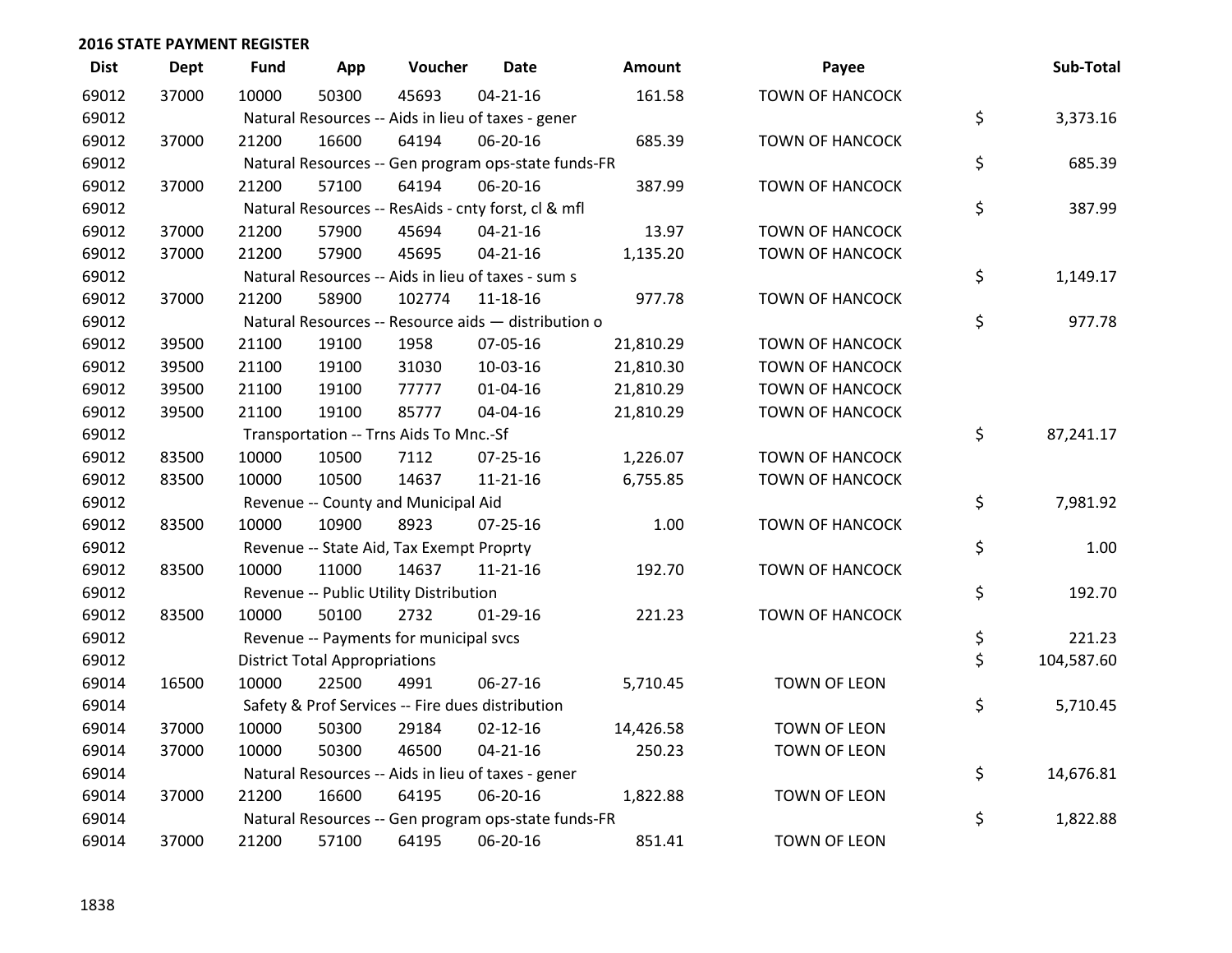| <b>Dist</b> | <b>Dept</b> | Fund  | App                                  | Voucher                                             | Date           | <b>Amount</b> | Payee                 | Sub-Total        |
|-------------|-------------|-------|--------------------------------------|-----------------------------------------------------|----------------|---------------|-----------------------|------------------|
| 69014       |             |       |                                      | Natural Resources -- ResAids - cnty forst, cl & mfl |                |               |                       | \$<br>851.41     |
| 69014       | 37000       | 21200 | 57900                                | 46499                                               | $04 - 21 - 16$ | 233.55        | TOWN OF LEON          |                  |
| 69014       |             |       |                                      | Natural Resources -- Aids in lieu of taxes - sum s  |                |               |                       | \$<br>233.55     |
| 69014       | 37000       | 21200 | 58900                                | 102775                                              | $11 - 18 - 16$ | 1,956.52      | TOWN OF LEON          |                  |
| 69014       |             |       |                                      | Natural Resources -- Resource aids - distribution o |                |               |                       | \$<br>1,956.52   |
| 69014       | 39500       | 21100 | 19100                                | 1959                                                | 07-05-16       | 28,515.90     | TOWN OF LEON          |                  |
| 69014       | 39500       | 21100 | 19100                                | 31031                                               | 10-03-16       | 28,515.90     | TOWN OF LEON          |                  |
| 69014       | 39500       | 21100 | 19100                                | 77778                                               | $01 - 04 - 16$ | 28,515.90     | <b>TOWN OF LEON</b>   |                  |
| 69014       | 39500       | 21100 | 19100                                | 85778                                               | 04-04-16       | 28,515.90     | TOWN OF LEON          |                  |
| 69014       |             |       |                                      | Transportation -- Trns Aids To Mnc.-Sf              |                |               |                       | \$<br>114,063.60 |
| 69014       | 83500       | 10000 | 10500                                | 7113                                                | 07-25-16       | 2,166.05      | TOWN OF LEON          |                  |
| 69014       | 83500       | 10000 | 10500                                | 14638                                               | $11 - 21 - 16$ | 11,696.64     | TOWN OF LEON          |                  |
| 69014       |             |       |                                      | Revenue -- County and Municipal Aid                 |                |               |                       | \$<br>13,862.69  |
| 69014       | 83500       | 10000 | 10900                                | 8924                                                | $07 - 25 - 16$ | 2.00          | TOWN OF LEON          |                  |
| 69014       |             |       |                                      | Revenue -- State Aid, Tax Exempt Proprty            |                |               |                       | \$<br>2.00       |
| 69014       | 83500       | 10000 | 11000                                | 14638                                               | $11 - 21 - 16$ | 567.14        | TOWN OF LEON          |                  |
| 69014       |             |       |                                      | Revenue -- Public Utility Distribution              |                |               |                       | \$<br>567.14     |
| 69014       |             |       | <b>District Total Appropriations</b> |                                                     |                |               |                       | \$<br>153,747.05 |
| 69016       | 16500       | 10000 | 22500                                | 4992                                                | 06-27-16       | 11,288.56     | <b>TOWN OF MARION</b> |                  |
| 69016       |             |       |                                      | Safety & Prof Services -- Fire dues distribution    |                |               |                       | \$<br>11,288.56  |
| 69016       | 37000       | 10000 | 50300                                | 30529                                               | $02 - 17 - 16$ | 2,671.99      | <b>TOWN OF MARION</b> |                  |
| 69016       | 37000       | 10000 | 50300                                | 30530                                               | $02 - 17 - 16$ | 445.43        | <b>TOWN OF MARION</b> |                  |
| 69016       |             |       |                                      | Natural Resources -- Aids in lieu of taxes - gener  |                |               |                       | \$<br>3,117.42   |
| 69016       | 37000       | 21200 | 16600                                | 64196                                               | 06-20-16       | 892.61        | <b>TOWN OF MARION</b> |                  |
| 69016       |             |       |                                      | Natural Resources -- Gen program ops-state funds-FR |                |               |                       | \$<br>892.61     |
| 69016       | 37000       | 21200 | 38100                                | 37658                                               | 03-22-16       | 2,377.87      | <b>TOWN OF MARION</b> |                  |
| 69016       |             |       |                                      | Natural Resources -- GPO -federal funds             |                |               |                       | \$<br>2,377.87   |
| 69016       | 37000       | 21200 | 55000                                | 37658                                               | 03-22-16       | 8,239.33      | <b>TOWN OF MARION</b> |                  |
| 69016       |             |       |                                      | Natural Resources -- Enf A - boating enforcement    |                |               |                       | \$<br>8,239.33   |
| 69016       | 37000       | 21200 | 57100                                | 64196                                               | 06-20-16       | 406.06        | <b>TOWN OF MARION</b> |                  |
| 69016       |             |       |                                      | Natural Resources -- ResAids - cnty forst, cl & mfl |                |               |                       | \$<br>406.06     |
| 69016       | 37000       | 21200 | 57900                                | 45535                                               | $04 - 21 - 16$ | 149.78        | <b>TOWN OF MARION</b> |                  |
| 69016       |             |       |                                      | Natural Resources -- Aids in lieu of taxes - sum s  |                |               |                       | \$<br>149.78     |
| 69016       | 37000       | 21200 | 58900                                | 102776                                              | 11-18-16       | 2,103.80      | <b>TOWN OF MARION</b> |                  |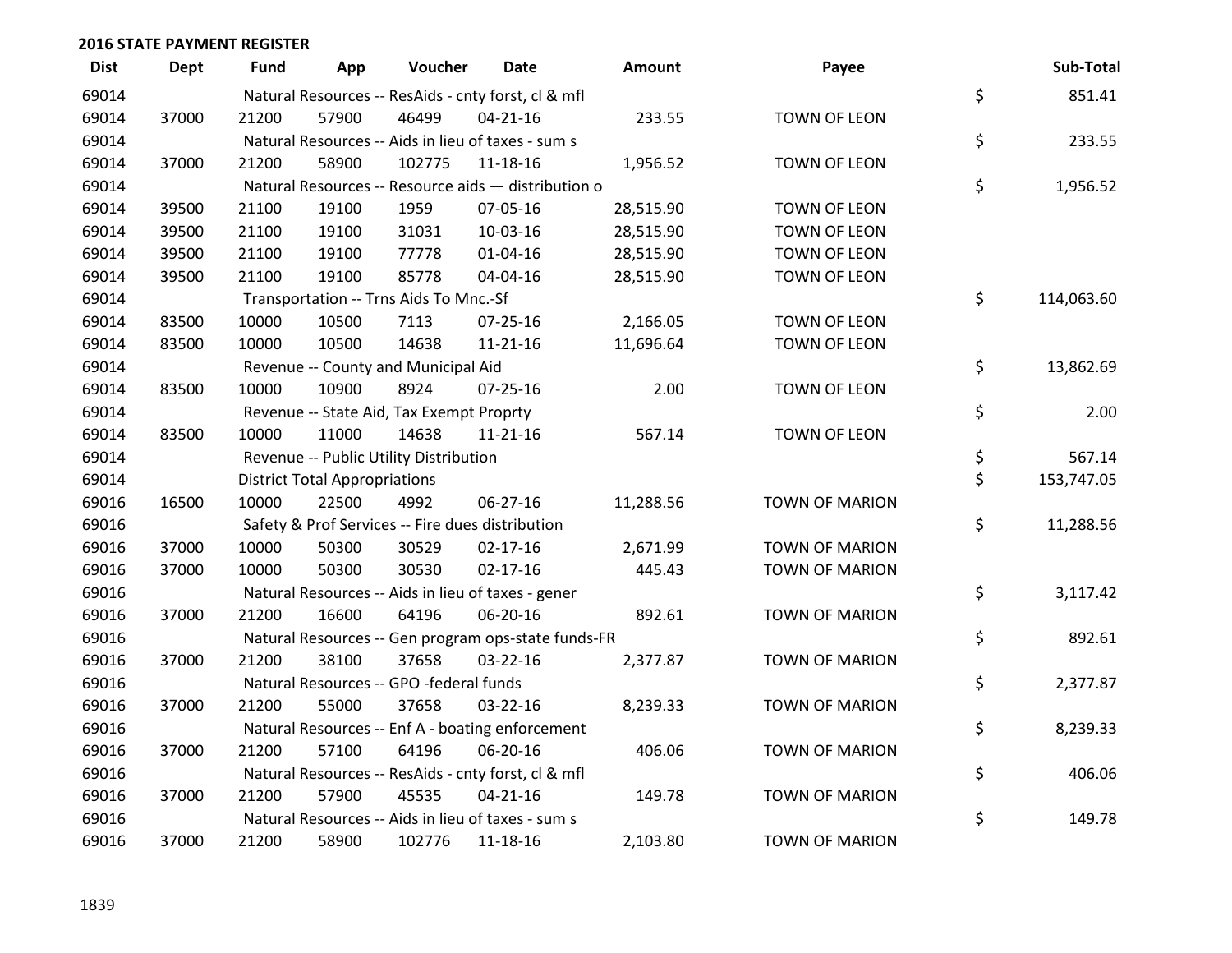| <b>Dist</b> | <b>Dept</b> | Fund  | App                                  | Voucher                                  | <b>Date</b>                                         | <b>Amount</b> | Payee                       | Sub-Total        |
|-------------|-------------|-------|--------------------------------------|------------------------------------------|-----------------------------------------------------|---------------|-----------------------------|------------------|
| 69016       |             |       |                                      |                                          | Natural Resources -- Resource aids - distribution o |               |                             | \$<br>2,103.80   |
| 69016       | 39500       | 21100 | 19100                                | 1960                                     | 07-05-16                                            | 30,503.20     | <b>TOWN OF MARION</b>       |                  |
| 69016       | 39500       | 21100 | 19100                                | 31032                                    | 10-03-16                                            | 30,503.22     | <b>TOWN OF MARION</b>       |                  |
| 69016       | 39500       | 21100 | 19100                                | 77779                                    | $01 - 04 - 16$                                      | 30,503.20     | <b>TOWN OF MARION</b>       |                  |
| 69016       | 39500       | 21100 | 19100                                | 85779                                    | 04-04-16                                            | 30,503.20     | <b>TOWN OF MARION</b>       |                  |
| 69016       |             |       |                                      | Transportation -- Trns Aids To Mnc.-Sf   |                                                     |               |                             | \$<br>122,012.82 |
| 69016       | 83500       | 10000 | 10500                                | 7114                                     | 07-25-16                                            | 3,090.70      | <b>TOWN OF MARION</b>       |                  |
| 69016       | 83500       | 10000 | 10500                                | 14639                                    | $11 - 21 - 16$                                      | 17,192.91     | <b>TOWN OF MARION</b>       |                  |
| 69016       |             |       |                                      | Revenue -- County and Municipal Aid      |                                                     |               |                             | \$<br>20,283.61  |
| 69016       | 83500       | 10000 | 10900                                | 8925                                     | $07 - 25 - 16$                                      | 59.00         | <b>TOWN OF MARION</b>       |                  |
| 69016       |             |       |                                      | Revenue -- State Aid, Tax Exempt Proprty |                                                     |               |                             | \$<br>59.00      |
| 69016       | 83500       | 10000 | 11000                                | 14639                                    | $11 - 21 - 16$                                      | 375.99        | <b>TOWN OF MARION</b>       |                  |
| 69016       |             |       |                                      | Revenue -- Public Utility Distribution   |                                                     |               |                             | \$<br>375.99     |
| 69016       |             |       | <b>District Total Appropriations</b> |                                          |                                                     |               |                             | \$<br>171,306.85 |
| 69018       | 16500       | 10000 | 22500                                | 4993                                     | 06-27-16                                            | 6,272.38      | <b>TOWN OF MOUNT MORRIS</b> |                  |
| 69018       |             |       |                                      |                                          | Safety & Prof Services -- Fire dues distribution    |               |                             | \$<br>6,272.38   |
| 69018       | 37000       | 10000 | 50300                                | 30513                                    | $02 - 17 - 16$                                      | 4,817.97      | TOWN OF MOUNT MORRIS        |                  |
| 69018       | 37000       | 10000 | 50300                                | 45493                                    | $04 - 21 - 16$                                      | 176.15        | TOWN OF MOUNT MORRIS        |                  |
| 69018       |             |       |                                      |                                          | Natural Resources -- Aids in lieu of taxes - gener  |               |                             | \$<br>4,994.12   |
| 69018       | 37000       | 21200 | 16600                                | 64197                                    | 06-20-16                                            | 1,715.57      | <b>TOWN OF MOUNT MORRIS</b> |                  |
| 69018       |             |       |                                      |                                          | Natural Resources -- Gen program ops-state funds-FR |               |                             | \$<br>1,715.57   |
| 69018       | 37000       | 21200 | 57100                                | 64197                                    | 06-20-16                                            | 770.91        | TOWN OF MOUNT MORRIS        |                  |
| 69018       |             |       |                                      |                                          | Natural Resources -- ResAids - cnty forst, cl & mfl |               |                             | \$<br>770.91     |
| 69018       | 37000       | 21200 | 57900                                | 45494                                    | $04 - 21 - 16$                                      | 543.02        | <b>TOWN OF MOUNT MORRIS</b> |                  |
| 69018       |             |       |                                      |                                          | Natural Resources -- Aids in lieu of taxes - sum s  |               |                             | \$<br>543.02     |
| 69018       | 37000       | 21200 | 58900                                | 102777                                   | $11 - 18 - 16$                                      | 2,743.26      | TOWN OF MOUNT MORRIS        |                  |
| 69018       |             |       |                                      |                                          | Natural Resources -- Resource aids - distribution o |               |                             | \$<br>2,743.26   |
| 69018       | 39500       | 21100 | 19100                                | 1961                                     | 07-05-16                                            | 27,255.25     | <b>TOWN OF MOUNT MORRIS</b> |                  |
| 69018       | 39500       | 21100 | 19100                                | 31033                                    | 10-03-16                                            | 27,255.27     | TOWN OF MOUNT MORRIS        |                  |
| 69018       | 39500       | 21100 | 19100                                | 77780                                    | $01 - 04 - 16$                                      | 27,255.25     | TOWN OF MOUNT MORRIS        |                  |
| 69018       | 39500       | 21100 | 19100                                | 85780                                    | 04-04-16                                            | 27,255.25     | TOWN OF MOUNT MORRIS        |                  |
| 69018       |             |       |                                      | Transportation -- Trns Aids To Mnc.-Sf   |                                                     |               |                             | \$<br>109,021.02 |
| 69018       | 83500       | 10000 | 10500                                | 7115                                     | 07-25-16                                            | 1,624.06      | TOWN OF MOUNT MORRIS        |                  |
| 69018       | 83500       | 10000 | 10500                                | 14640                                    | $11 - 21 - 16$                                      | 9,203.01      | <b>TOWN OF MOUNT MORRIS</b> |                  |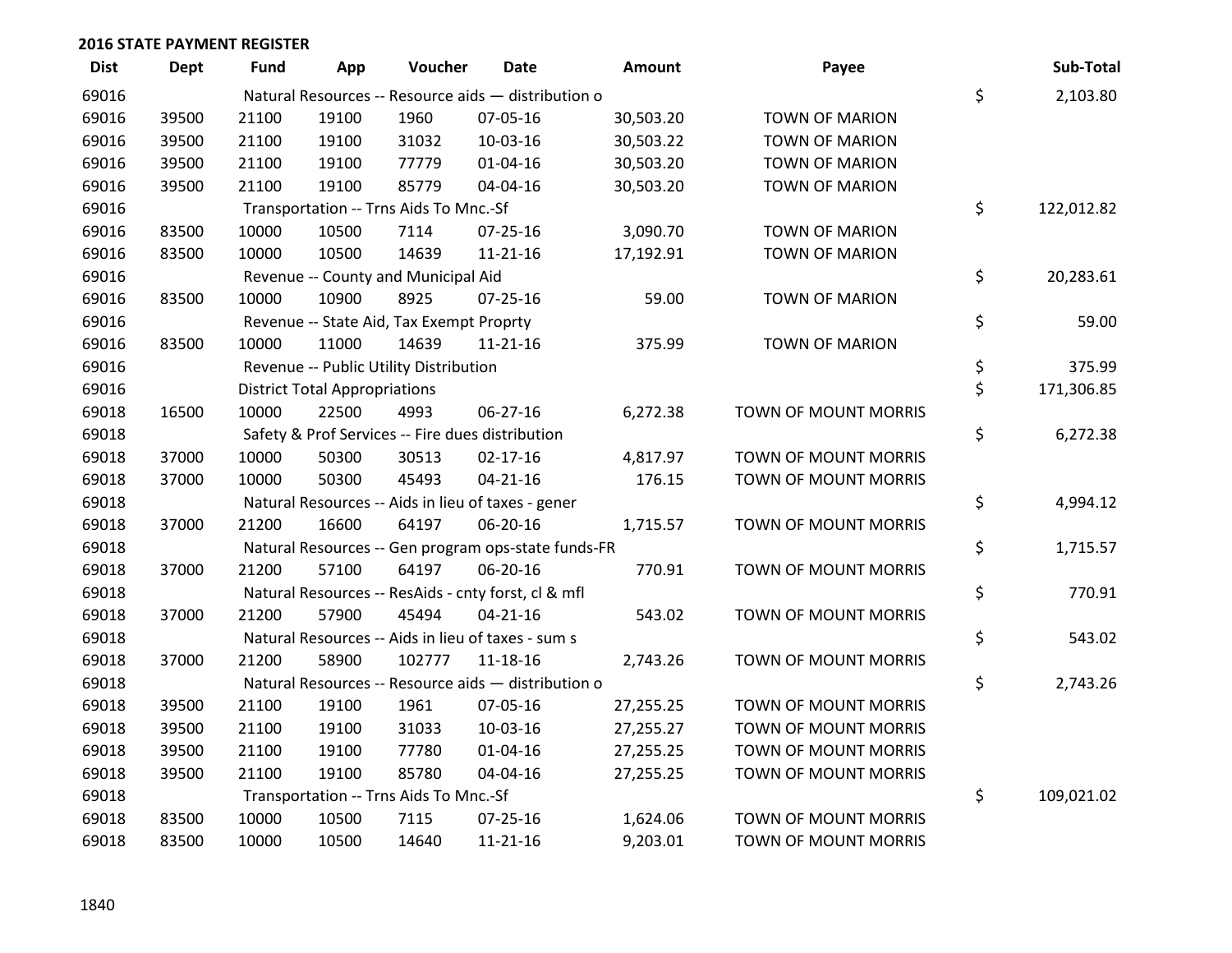| <b>Dist</b> | Dept  | <b>Fund</b> | App                                  | Voucher                                  | <b>Date</b>                                         | <b>Amount</b> | Payee                | Sub-Total        |
|-------------|-------|-------------|--------------------------------------|------------------------------------------|-----------------------------------------------------|---------------|----------------------|------------------|
| 69018       |       |             |                                      | Revenue -- County and Municipal Aid      |                                                     |               |                      | \$<br>10,827.07  |
| 69018       | 83500 | 10000       | 10900                                | 8926                                     | $07 - 25 - 16$                                      | 19.00         | TOWN OF MOUNT MORRIS |                  |
| 69018       |       |             |                                      | Revenue -- State Aid, Tax Exempt Proprty |                                                     |               |                      | \$<br>19.00      |
| 69018       |       |             | <b>District Total Appropriations</b> |                                          |                                                     |               |                      | \$<br>136,906.35 |
| 69020       | 16500 | 10000       | 22500                                | 5263                                     | 07-06-16                                            | 1,880.48      | TOWN OF OASIS        |                  |
| 69020       |       |             |                                      |                                          | Safety & Prof Services -- Fire dues distribution    |               |                      | \$<br>1,880.48   |
| 69020       | 37000 | 10000       | 50300                                | 30681                                    | $02 - 17 - 16$                                      | 13,607.69     | TOWN OF OASIS        |                  |
| 69020       | 37000 | 10000       | 50300                                | 46139                                    | $04 - 21 - 16$                                      | 64.22         | TOWN OF OASIS        |                  |
| 69020       |       |             |                                      |                                          | Natural Resources -- Aids in lieu of taxes - gener  |               |                      | \$<br>13,671.91  |
| 69020       | 37000 | 21200       | 16600                                | 64198                                    | 06-20-16                                            | 624.97        | <b>TOWN OF OASIS</b> |                  |
| 69020       |       |             |                                      |                                          | Natural Resources -- Gen program ops-state funds-FR |               |                      | \$<br>624.97     |
| 69020       | 37000 | 21200       | 57100                                | 64198                                    | 06-20-16                                            | 320.75        | <b>TOWN OF OASIS</b> |                  |
| 69020       |       |             |                                      |                                          | Natural Resources -- ResAids - cnty forst, cl & mfl |               |                      | \$<br>320.75     |
| 69020       | 37000 | 21200       | 58900                                | 102778                                   | 11-18-16                                            | 782.58        | TOWN OF OASIS        |                  |
| 69020       |       |             |                                      |                                          | Natural Resources -- Resource aids - distribution o |               |                      | \$<br>782.58     |
| 69020       | 39500 | 21100       | 19100                                | 1962                                     | 07-05-16                                            | 23,087.20     | TOWN OF OASIS        |                  |
| 69020       | 39500 | 21100       | 19100                                | 31034                                    | 10-03-16                                            | 23,087.22     | TOWN OF OASIS        |                  |
| 69020       | 39500 | 21100       | 19100                                | 77781                                    | 01-04-16                                            | 23,087.20     | TOWN OF OASIS        |                  |
| 69020       | 39500 | 21100       | 19100                                | 85781                                    | 04-04-16                                            | 23,087.20     | <b>TOWN OF OASIS</b> |                  |
| 69020       |       |             |                                      | Transportation -- Trns Aids To Mnc.-Sf   |                                                     |               |                      | \$<br>92,348.82  |
| 69020       | 83500 | 10000       | 10500                                | 7116                                     | $07 - 25 - 16$                                      | 856.96        | <b>TOWN OF OASIS</b> |                  |
| 69020       | 83500 | 10000       | 10500                                | 14641                                    | $11 - 21 - 16$                                      | 4,856.13      | TOWN OF OASIS        |                  |
| 69020       |       |             |                                      | Revenue -- County and Municipal Aid      |                                                     |               |                      | \$<br>5,713.09   |
| 69020       | 83500 | 10000       | 10900                                | 8927                                     | $07 - 25 - 16$                                      | 16.00         | <b>TOWN OF OASIS</b> |                  |
| 69020       |       |             |                                      | Revenue -- State Aid, Tax Exempt Proprty |                                                     |               |                      | \$<br>16.00      |
| 69020       |       |             | <b>District Total Appropriations</b> |                                          |                                                     |               |                      | \$<br>115,358.60 |
| 69022       | 16500 | 10000       | 22500                                | 5264                                     | 07-06-16                                            | 1,646.90      | PLAINFIELD, TOWN OF  |                  |
| 69022       |       |             |                                      |                                          | Safety & Prof Services -- Fire dues distribution    |               |                      | \$<br>1,646.90   |
| 69022       | 37000 | 10000       | 50300                                | 47094                                    | $04 - 21 - 16$                                      | 127.67        | PLAINFIELD, TOWN OF  |                  |
| 69022       |       |             |                                      |                                          | Natural Resources -- Aids in lieu of taxes - gener  |               |                      | \$<br>127.67     |
| 69022       | 37000 | 21200       | 16600                                | 64199                                    | 06-20-16                                            | 507.62        | PLAINFIELD, TOWN OF  |                  |
| 69022       |       |             |                                      |                                          | Natural Resources -- Gen program ops-state funds-FR |               |                      | \$<br>507.62     |
| 69022       | 37000 | 21200       | 57100                                | 64199                                    | 06-20-16                                            | 243.11        | PLAINFIELD, TOWN OF  |                  |
| 69022       |       |             |                                      |                                          | Natural Resources -- ResAids - cnty forst, cl & mfl |               |                      | \$<br>243.11     |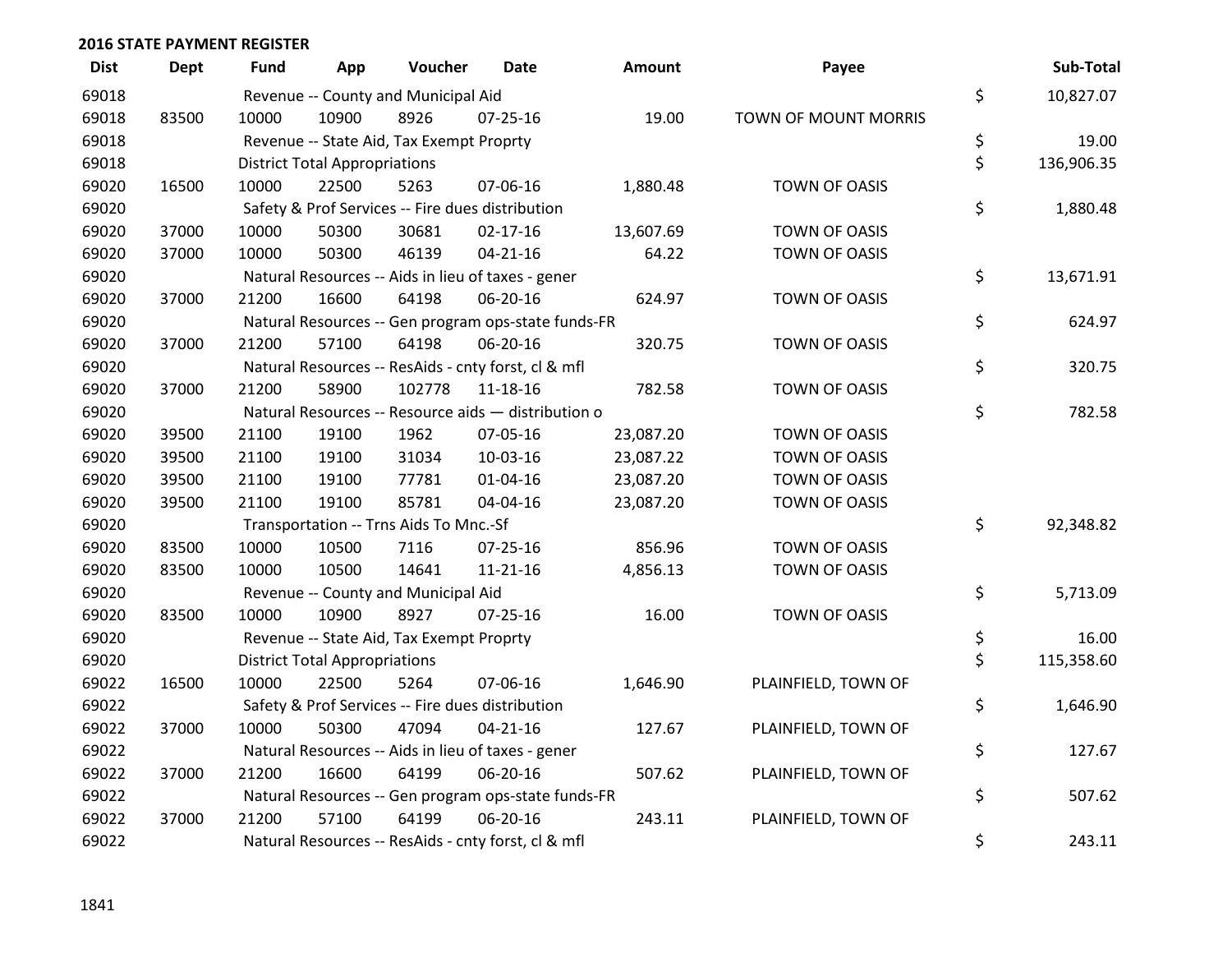| <b>Dist</b> | <b>Dept</b> | <b>Fund</b> | App                                  | Voucher                                             | <b>Date</b>    | Amount    | Payee               | Sub-Total        |
|-------------|-------------|-------------|--------------------------------------|-----------------------------------------------------|----------------|-----------|---------------------|------------------|
| 69022       | 37000       | 21200       | 57900                                | 47095                                               | $04 - 21 - 16$ | 249.43    | PLAINFIELD, TOWN OF |                  |
| 69022       |             |             |                                      | Natural Resources -- Aids in lieu of taxes - sum s  |                |           |                     | \$<br>249.43     |
| 69022       | 37000       | 21200       | 58900                                | 102779                                              | 11-18-16       | 1,350.76  | PLAINFIELD, TOWN OF |                  |
| 69022       |             |             |                                      | Natural Resources -- Resource aids - distribution o |                |           |                     | \$<br>1,350.76   |
| 69022       | 39500       | 21100       | 19100                                | 1963                                                | 07-05-16       | 30,437.14 | PLAINFIELD, TOWN OF |                  |
| 69022       | 39500       | 21100       | 19100                                | 31035                                               | 10-03-16       | 30,437.16 | PLAINFIELD, TOWN OF |                  |
| 69022       | 39500       | 21100       | 19100                                | 77782                                               | $01 - 04 - 16$ | 30,437.14 | TOWN OF PLAINFIELD  |                  |
| 69022       | 39500       | 21100       | 19100                                | 85782                                               | 04-04-16       | 30,437.14 | TOWN OF PLAINFIELD  |                  |
| 69022       |             |             |                                      | Transportation -- Trns Aids To Mnc.-Sf              |                |           |                     | \$<br>121,748.58 |
| 69022       | 83500       | 10000       | 10500                                | 7117                                                | 07-25-16       | 2,038.88  | PLAINFIELD, TOWN OF |                  |
| 69022       | 83500       | 10000       | 10500                                | 14642                                               | $11 - 21 - 16$ | 11,556.36 | PLAINFIELD, TOWN OF |                  |
| 69022       |             |             |                                      | Revenue -- County and Municipal Aid                 |                |           |                     | \$<br>13,595.24  |
| 69022       | 83500       | 10000       | 10900                                | 8928                                                | 07-25-16       | 273.00    | PLAINFIELD, TOWN OF |                  |
| 69022       |             |             |                                      | Revenue -- State Aid, Tax Exempt Proprty            |                |           |                     | \$<br>273.00     |
| 69022       | 83500       | 10000       | 11000                                | 14642                                               | $11 - 21 - 16$ | 46.16     | PLAINFIELD, TOWN OF |                  |
| 69022       |             |             |                                      | Revenue -- Public Utility Distribution              |                |           |                     | \$<br>46.16      |
| 69022       |             |             | <b>District Total Appropriations</b> |                                                     |                |           |                     | \$<br>139,788.47 |
| 69024       | 16500       | 10000       | 22500                                | 4994                                                | 06-27-16       | 2,421.72  | TOWN OF POY SIPPI   |                  |
| 69024       |             |             |                                      | Safety & Prof Services -- Fire dues distribution    |                |           |                     | \$<br>2,421.72   |
| 69024       | 37000       | 10000       | 50300                                | 30556                                               | $02 - 17 - 16$ | 22,642.34 | TOWN OF POY SIPPI   |                  |
| 69024       | 37000       | 10000       | 50300                                | 45606                                               | $04 - 21 - 16$ | 1,473.86  | TOWN OF POY SIPPI   |                  |
| 69024       | 37000       | 10000       | 50300                                | 45607                                               | $04 - 21 - 16$ | 24.72     | TOWN OF POY SIPPI   |                  |
| 69024       |             |             |                                      | Natural Resources -- Aids in lieu of taxes - gener  |                |           |                     | \$<br>24,140.92  |
| 69024       | 37000       | 21200       | 16600                                | 64200                                               | 06-20-16       | 258.90    | TOWN OF POY SIPPI   |                  |
| 69024       |             |             |                                      | Natural Resources -- Gen program ops-state funds-FR |                |           |                     | \$<br>258.90     |
| 69024       | 37000       | 21200       | 57100                                | 64200                                               | 06-20-16       | 116.34    | TOWN OF POY SIPPI   |                  |
| 69024       |             |             |                                      | Natural Resources -- ResAids - cnty forst, cl & mfl |                |           |                     | \$<br>116.34     |
| 69024       | 37000       | 21200       | 57900                                | 45608                                               | $04 - 21 - 16$ | 853.70    | TOWN OF POY SIPPI   |                  |
| 69024       |             |             |                                      | Natural Resources -- Aids in lieu of taxes - sum s  |                |           |                     | \$<br>853.70     |
| 69024       | 39500       | 21100       | 19100                                | 1964                                                | 07-05-16       | 15,815.86 | TOWN OF POY SIPPI   |                  |
| 69024       | 39500       | 21100       | 19100                                | 31036                                               | 10-03-16       | 15,815.88 | TOWN OF POY SIPPI   |                  |
| 69024       | 39500       | 21100       | 19100                                | 77783                                               | $01 - 04 - 16$ | 15,815.86 | TOWN OF POY SIPPI   |                  |
| 69024       | 39500       | 21100       | 19100                                | 85783                                               | 04-04-16       | 15,815.86 | TOWN OF POY SIPPI   |                  |
| 69024       |             |             |                                      | Transportation -- Trns Aids To Mnc.-Sf              |                |           |                     | \$<br>63,263.46  |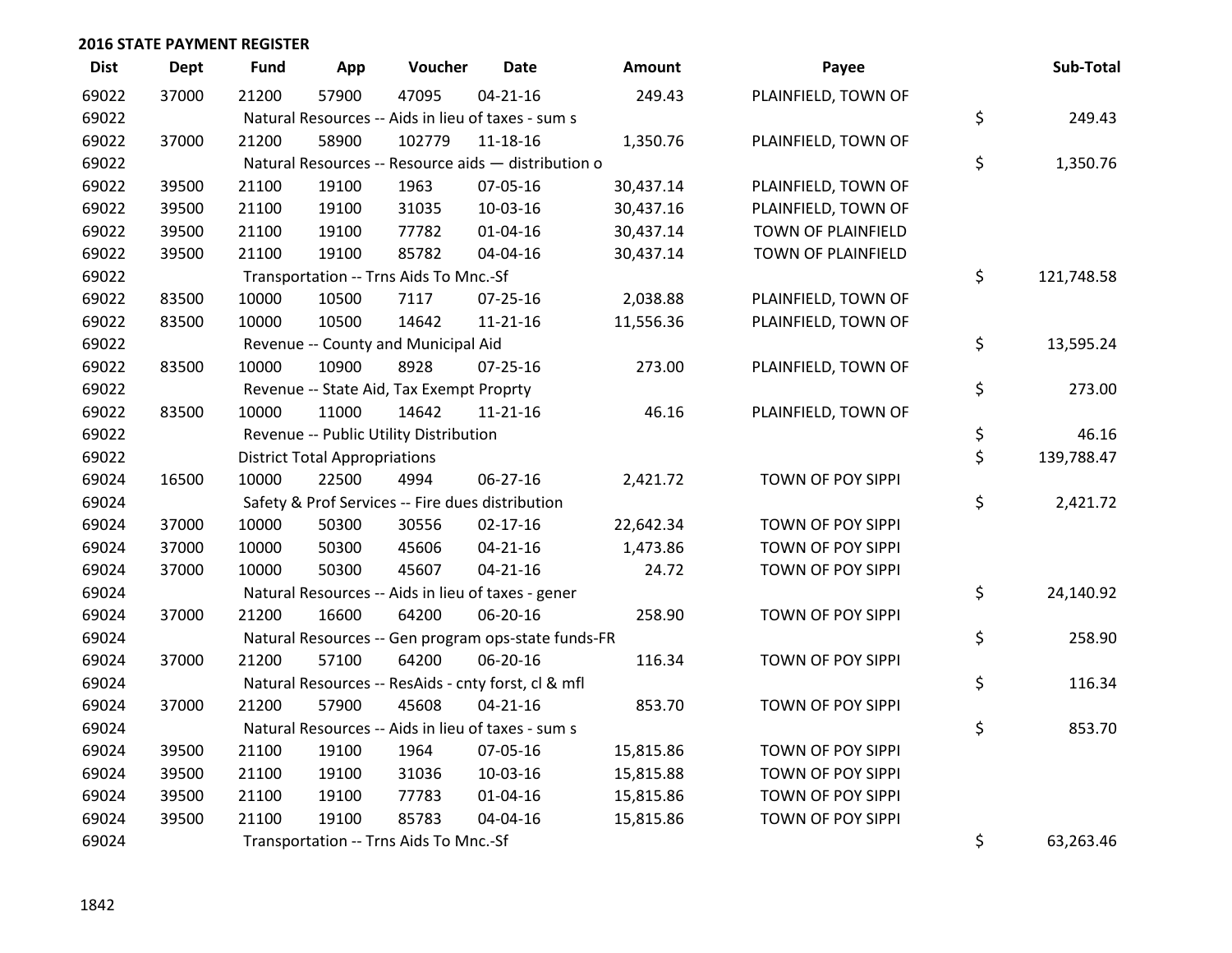| <b>Dist</b> | <b>Dept</b> | <b>Fund</b> | App                                  | Voucher                                  | Date                                                | Amount    | Payee                   | Sub-Total        |
|-------------|-------------|-------------|--------------------------------------|------------------------------------------|-----------------------------------------------------|-----------|-------------------------|------------------|
| 69024       | 83500       | 10000       | 10500                                | 7118                                     | $07 - 25 - 16$                                      | 5,634.28  | TOWN OF POY SIPPI       |                  |
| 69024       | 83500       | 10000       | 10500                                | 14643                                    | $11 - 21 - 16$                                      | 31,712.22 | TOWN OF POY SIPPI       |                  |
| 69024       |             |             |                                      | Revenue -- County and Municipal Aid      |                                                     |           |                         | \$<br>37,346.50  |
| 69024       | 83500       | 10000       | 10900                                | 8929                                     | 07-25-16                                            | 49.00     | TOWN OF POY SIPPI       |                  |
| 69024       |             |             |                                      | Revenue -- State Aid, Tax Exempt Proprty |                                                     |           |                         | \$<br>49.00      |
| 69024       | 83500       | 10000       | 11000                                | 14643                                    | $11 - 21 - 16$                                      | 377.73    | TOWN OF POY SIPPI       |                  |
| 69024       |             |             |                                      | Revenue -- Public Utility Distribution   |                                                     |           |                         | \$<br>377.73     |
| 69024       |             |             | <b>District Total Appropriations</b> |                                          |                                                     |           |                         | \$<br>128,828.27 |
| 69026       | 16500       | 10000       | 22500                                | 4995                                     | 06-27-16                                            | 1,932.32  | <b>TOWN OF RICHFORD</b> |                  |
| 69026       |             |             |                                      |                                          | Safety & Prof Services -- Fire dues distribution    |           |                         | \$<br>1,932.32   |
| 69026       | 37000       | 10000       | 50300                                | 29002                                    | $02 - 12 - 16$                                      | 30,974.54 | <b>TOWN OF RICHFORD</b> |                  |
| 69026       | 37000       | 10000       | 50300                                | 29003                                    | $02 - 12 - 16$                                      | 4,963.44  | <b>TOWN OF RICHFORD</b> |                  |
| 69026       | 37000       | 10000       | 50300                                | 45945                                    | $04 - 21 - 16$                                      | 1,200.92  | <b>TOWN OF RICHFORD</b> |                  |
| 69026       |             |             |                                      |                                          | Natural Resources -- Aids in lieu of taxes - gener  |           |                         | \$<br>37,138.90  |
| 69026       | 37000       | 21200       | 16600                                | 64201                                    | 06-20-16                                            | 1,099.15  | <b>TOWN OF RICHFORD</b> |                  |
| 69026       |             |             |                                      |                                          | Natural Resources -- Gen program ops-state funds-FR |           |                         | \$<br>1,099.15   |
| 69026       | 37000       | 21200       | 57100                                | 64201                                    | 06-20-16                                            | 510.91    | <b>TOWN OF RICHFORD</b> |                  |
| 69026       |             |             |                                      |                                          | Natural Resources -- ResAids - cnty forst, cl & mfl |           |                         | \$<br>510.91     |
| 69026       | 37000       | 21200       | 57900                                | 45944                                    | $04 - 21 - 16$                                      | 656.23    | <b>TOWN OF RICHFORD</b> |                  |
| 69026       |             |             |                                      |                                          | Natural Resources -- Aids in lieu of taxes - sum s  |           |                         | \$<br>656.23     |
| 69026       | 37000       | 21200       | 58900                                | 102780                                   | 11-18-16                                            | 1,330.10  | <b>TOWN OF RICHFORD</b> |                  |
| 69026       |             |             |                                      |                                          | Natural Resources -- Resource aids - distribution o |           |                         | \$<br>1,330.10   |
| 69026       | 39500       | 21100       | 19100                                | 1965                                     | 07-05-16                                            | 22,102.57 | <b>TOWN OF RICHFORD</b> |                  |
| 69026       | 39500       | 21100       | 19100                                | 31037                                    | 10-03-16                                            | 22,102.59 | <b>TOWN OF RICHFORD</b> |                  |
| 69026       | 39500       | 21100       | 19100                                | 77784                                    | $01 - 04 - 16$                                      | 22,102.57 | <b>TOWN OF RICHFORD</b> |                  |
| 69026       | 39500       | 21100       | 19100                                | 85784                                    | 04-04-16                                            | 22,102.57 | <b>TOWN OF RICHFORD</b> |                  |
| 69026       |             |             |                                      | Transportation -- Trns Aids To Mnc.-Sf   |                                                     |           |                         | \$<br>88,410.30  |
| 69026       | 83500       | 10000       | 10500                                | 7119                                     | 07-25-16                                            | 1,025.96  | <b>TOWN OF RICHFORD</b> |                  |
| 69026       | 83500       | 10000       | 10500                                | 14644                                    | $11 - 21 - 16$                                      | 5,637.64  | <b>TOWN OF RICHFORD</b> |                  |
| 69026       |             |             |                                      | Revenue -- County and Municipal Aid      |                                                     |           |                         | \$<br>6,663.60   |
| 69026       | 83500       | 10000       | 10900                                | 8930                                     | $07 - 25 - 16$                                      | 38.00     | <b>TOWN OF RICHFORD</b> |                  |
| 69026       |             |             |                                      | Revenue -- State Aid, Tax Exempt Proprty |                                                     |           |                         | \$<br>38.00      |
| 69026       | 83500       | 10000       | 11000                                | 14644                                    | $11 - 21 - 16$                                      | 232.44    | <b>TOWN OF RICHFORD</b> |                  |
| 69026       |             |             |                                      | Revenue -- Public Utility Distribution   |                                                     |           |                         | \$<br>232.44     |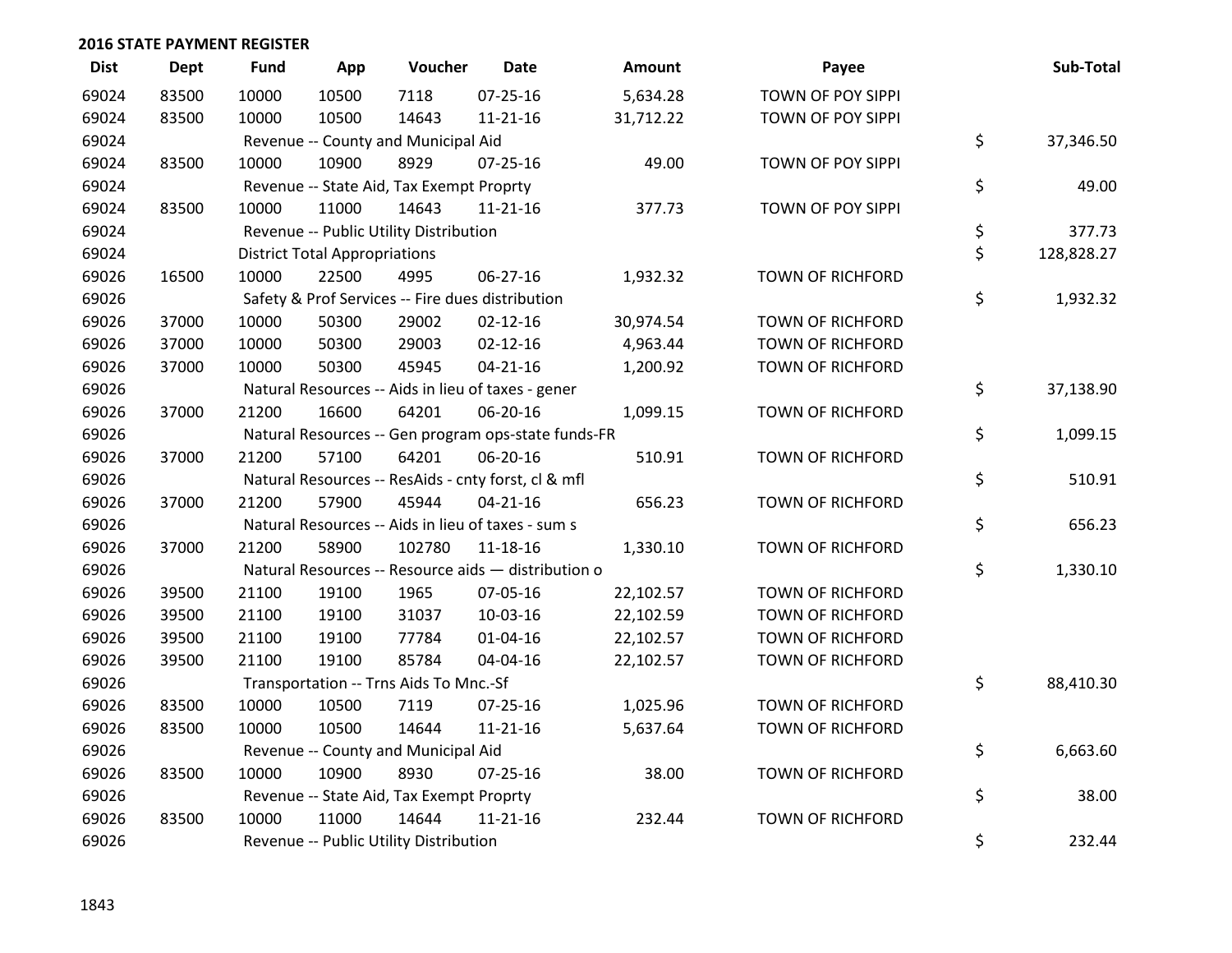| <b>Dist</b> | <b>Dept</b> | Fund  | App                                  | Voucher                                             | <b>Date</b>    | Amount    | Payee               | Sub-Total        |
|-------------|-------------|-------|--------------------------------------|-----------------------------------------------------|----------------|-----------|---------------------|------------------|
| 69026       |             |       | <b>District Total Appropriations</b> |                                                     |                |           |                     | \$<br>138,011.95 |
| 69028       | 16500       | 10000 | 22500                                | 4996                                                | 06-27-16       | 2,398.88  | TOWN OF ROSE        |                  |
| 69028       |             |       |                                      | Safety & Prof Services -- Fire dues distribution    |                |           |                     | \$<br>2,398.88   |
| 69028       | 37000       | 10000 | 50300                                | 30564                                               | $02 - 17 - 16$ | 2,566.16  | <b>TOWN OF ROSE</b> |                  |
| 69028       | 37000       | 10000 | 50300                                | 45648                                               | $04 - 21 - 16$ | 153.99    | TOWN OF ROSE        |                  |
| 69028       |             |       |                                      | Natural Resources -- Aids in lieu of taxes - gener  |                |           |                     | \$<br>2,720.15   |
| 69028       | 37000       | 21200 | 16600                                | 64202                                               | 06-20-16       | 1,644.01  | <b>TOWN OF ROSE</b> |                  |
| 69028       |             |       |                                      | Natural Resources -- Gen program ops-state funds-FR |                |           |                     | \$<br>1,644.01   |
| 69028       | 37000       | 21200 | 57100                                | 64202                                               | 06-20-16       | 738.75    | TOWN OF ROSE        |                  |
| 69028       |             |       |                                      | Natural Resources -- ResAids - cnty forst, cl & mfl |                |           |                     | \$<br>738.75     |
| 69028       | 37000       | 21200 | 57900                                | 45649                                               | $04 - 21 - 16$ | 181.55    | <b>TOWN OF ROSE</b> |                  |
| 69028       |             |       |                                      | Natural Resources -- Aids in lieu of taxes - sum s  |                |           |                     | \$<br>181.55     |
| 69028       | 37000       | 21200 | 58900                                | 102781                                              | 11-18-16       | 774.26    | TOWN OF ROSE        |                  |
| 69028       |             |       |                                      | Natural Resources -- Resource aids - distribution o |                |           |                     | \$<br>774.26     |
| 69028       | 39500       | 21100 | 19100                                | 1966                                                | 07-05-16       | 19,220.90 | <b>TOWN OF ROSE</b> |                  |
| 69028       | 39500       | 21100 | 19100                                | 31038                                               | 10-03-16       | 19,220.93 | TOWN OF ROSE        |                  |
| 69028       | 39500       | 21100 | 19100                                | 77785                                               | 01-04-16       | 19,220.90 | TOWN OF ROSE        |                  |
| 69028       | 39500       | 21100 | 19100                                | 85785                                               | 04-04-16       | 19,220.90 | <b>TOWN OF ROSE</b> |                  |
| 69028       |             |       |                                      | Transportation -- Trns Aids To Mnc.-Sf              |                |           |                     | \$<br>76,883.63  |
| 69028       | 83500       | 10000 | 10500                                | 7120                                                | 07-25-16       | 1,294.31  | TOWN OF ROSE        |                  |
| 69028       | 83500       | 10000 | 10500                                | 14645                                               | $11 - 21 - 16$ | 6,503.83  | <b>TOWN OF ROSE</b> |                  |
| 69028       |             |       |                                      | Revenue -- County and Municipal Aid                 |                |           |                     | \$<br>7,798.14   |
| 69028       | 83500       | 10000 | 10900                                | 8931                                                | 07-25-16       | 8.00      | <b>TOWN OF ROSE</b> |                  |
| 69028       |             |       |                                      | Revenue -- State Aid, Tax Exempt Proprty            |                |           |                     | \$<br>8.00       |
| 69028       | 83500       | 10000 | 11000                                | 14645                                               | $11 - 21 - 16$ | 2,319.86  | TOWN OF ROSE        |                  |
| 69028       |             |       |                                      | Revenue -- Public Utility Distribution              |                |           |                     | \$<br>2,319.86   |
| 69028       | 83500       | 10000 | 50100                                | 2733                                                | $01-29-16$     | 4,261.73  | <b>TOWN OF ROSE</b> |                  |
| 69028       |             |       |                                      | Revenue -- Payments for municipal svcs              |                |           |                     | \$<br>4,261.73   |
| 69028       |             |       | <b>District Total Appropriations</b> |                                                     |                |           |                     | \$<br>99,728.96  |
| 69030       | 16500       | 10000 | 22500                                | 4997                                                | $06 - 27 - 16$ | 4,092.33  | TOWN OF SAXEVILLE   |                  |
| 69030       |             |       |                                      | Safety & Prof Services -- Fire dues distribution    |                |           |                     | \$<br>4,092.33   |
| 69030       | 37000       | 21200 | 16600                                | 64203                                               | 06-20-16       | 1,650.54  | TOWN OF SAXEVILLE   |                  |
| 69030       |             |       |                                      | Natural Resources -- Gen program ops-state funds-FR |                |           |                     | \$<br>1,650.54   |
| 69030       | 37000       | 21200 | 57100                                | 64203                                               | 06-20-16       | 749.68    | TOWN OF SAXEVILLE   |                  |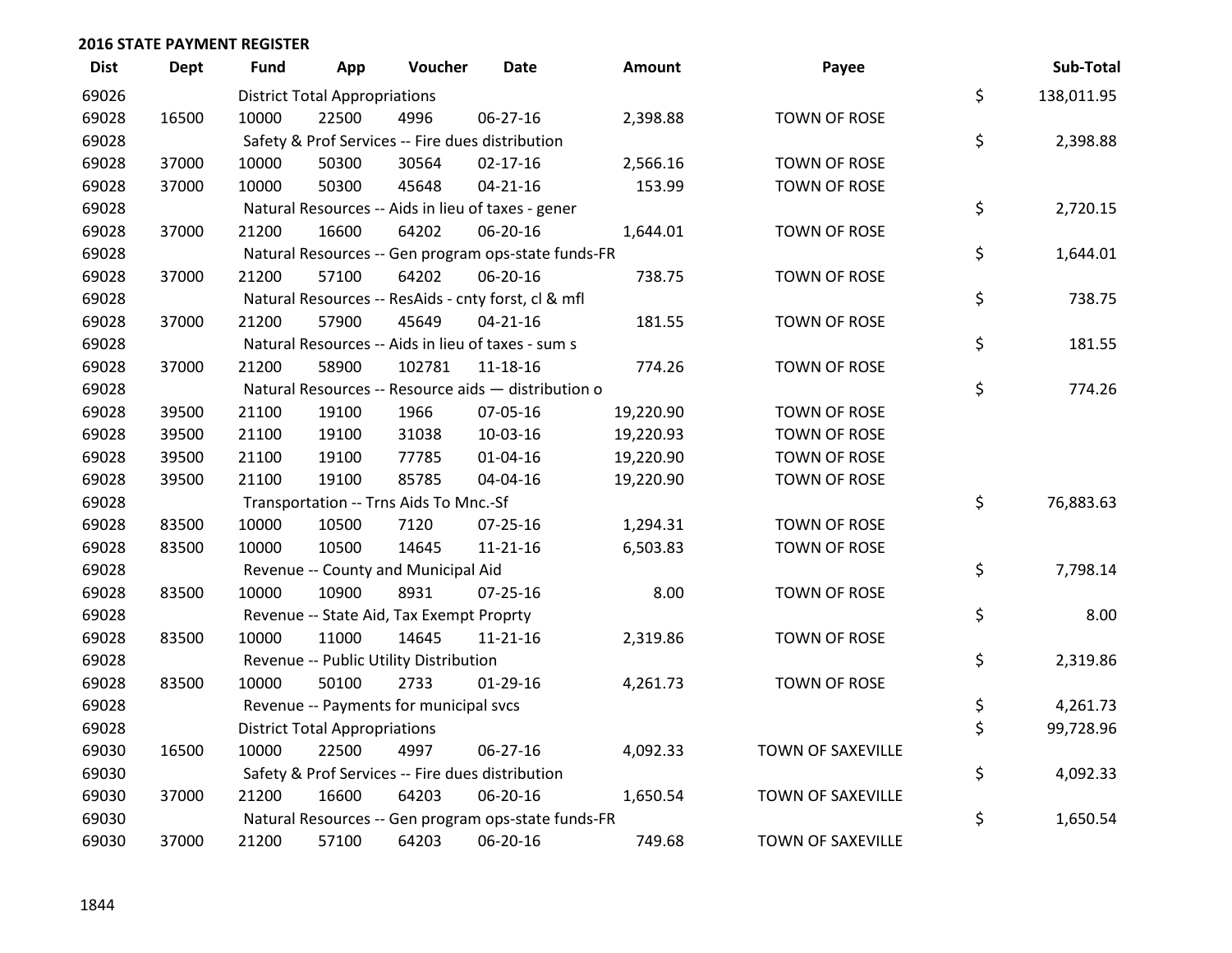| <b>Dist</b> | <b>Dept</b> | Fund  | App                                  | Voucher                                  | Date                                                | Amount    | Payee                    | Sub-Total        |
|-------------|-------------|-------|--------------------------------------|------------------------------------------|-----------------------------------------------------|-----------|--------------------------|------------------|
| 69030       |             |       |                                      |                                          | Natural Resources -- ResAids - cnty forst, cl & mfl |           |                          | \$<br>749.68     |
| 69030       | 37000       | 21200 | 58900                                | 102782                                   | 11-18-16                                            | 854.94    | TOWN OF SAXEVILLE        |                  |
| 69030       |             |       |                                      |                                          | Natural Resources -- Resource aids - distribution o |           |                          | \$<br>854.94     |
| 69030       | 39500       | 21100 | 19100                                | 1967                                     | 07-05-16                                            | 20,737.33 | <b>TOWN OF SAXEVILLE</b> |                  |
| 69030       | 39500       | 21100 | 19100                                | 31039                                    | 10-03-16                                            | 20,737.35 | <b>TOWN OF SAXEVILLE</b> |                  |
| 69030       | 39500       | 21100 | 19100                                | 77786                                    | $01 - 04 - 16$                                      | 20,737.33 | TOWN OF SAXEVILLE        |                  |
| 69030       | 39500       | 21100 | 19100                                | 85786                                    | 04-04-16                                            | 20,737.33 | TOWN OF SAXEVILLE        |                  |
| 69030       |             |       |                                      | Transportation -- Trns Aids To Mnc.-Sf   |                                                     |           |                          | \$<br>82,949.34  |
| 69030       | 83500       | 10000 | 10500                                | 7121                                     | $07 - 25 - 16$                                      | 1,769.23  | <b>TOWN OF SAXEVILLE</b> |                  |
| 69030       | 83500       | 10000 | 10500                                | 14646                                    | $11 - 21 - 16$                                      | 10,025.66 | TOWN OF SAXEVILLE        |                  |
| 69030       |             |       |                                      | Revenue -- County and Municipal Aid      |                                                     |           |                          | \$<br>11,794.89  |
| 69030       | 83500       | 10000 | 10900                                | 8932                                     | $07 - 25 - 16$                                      | 2.00      | TOWN OF SAXEVILLE        |                  |
| 69030       |             |       |                                      | Revenue -- State Aid, Tax Exempt Proprty |                                                     |           |                          | \$<br>2.00       |
| 69030       |             |       | <b>District Total Appropriations</b> |                                          |                                                     |           |                          | \$<br>102,093.72 |
| 69032       | 16500       | 10000 | 22500                                | 4998                                     | 06-27-16                                            | 7,876.42  | TOWN OF SPRINGWATER      |                  |
| 69032       |             |       |                                      |                                          | Safety & Prof Services -- Fire dues distribution    |           |                          | \$<br>7,876.42   |
| 69032       | 37000       | 10000 | 50300                                | 30504                                    | $02 - 17 - 16$                                      | 11,122.21 | TOWN OF SPRINGWATER      |                  |
| 69032       | 37000       | 10000 | 50300                                | 30505                                    | $02 - 17 - 16$                                      | 3,106.40  | TOWN OF SPRINGWATER      |                  |
| 69032       | 37000       | 10000 | 50300                                | 45463                                    | $04 - 21 - 16$                                      | 1,544.91  | TOWN OF SPRINGWATER      |                  |
| 69032       |             |       |                                      |                                          | Natural Resources -- Aids in lieu of taxes - gener  |           |                          | \$<br>15,773.52  |
| 69032       | 37000       | 21200 | 16600                                | 64204                                    | 06-20-16                                            | 1,549.10  | TOWN OF SPRINGWATER      |                  |
| 69032       |             |       |                                      |                                          | Natural Resources -- Gen program ops-state funds-FR |           |                          | \$<br>1,549.10   |
| 69032       | 37000       | 21200 | 57100                                | 64204                                    | 06-20-16                                            | 696.10    | TOWN OF SPRINGWATER      |                  |
| 69032       |             |       |                                      |                                          | Natural Resources -- ResAids - cnty forst, cl & mfl |           |                          | \$<br>696.10     |
| 69032       | 37000       | 21200 | 57900                                | 45464                                    | $04 - 21 - 16$                                      | 387.12    | TOWN OF SPRINGWATER      |                  |
| 69032       |             |       |                                      |                                          | Natural Resources -- Aids in lieu of taxes - sum s  |           |                          | \$<br>387.12     |
| 69032       | 37000       | 21200 | 58900                                | 102783                                   | $11 - 18 - 16$                                      | 2,637.33  | TOWN OF SPRINGWATER      |                  |
| 69032       |             |       |                                      |                                          | Natural Resources -- Resource aids - distribution o |           |                          | \$<br>2,637.33   |
| 69032       | 39500       | 21100 | 19100                                | 1968                                     | 07-05-16                                            | 28,780.14 | TOWN OF SPRINGWATER      |                  |
| 69032       | 39500       | 21100 | 19100                                | 31040                                    | 10-03-16                                            | 28,780.14 | TOWN OF SPRINGWATER      |                  |
| 69032       | 39500       | 21100 | 19100                                | 77787                                    | $01 - 04 - 16$                                      | 28,780.14 | TOWN OF SPRINGWATER      |                  |
| 69032       | 39500       | 21100 | 19100                                | 85787                                    | 04-04-16                                            | 28,780.14 | TOWN OF SPRINGWATER      |                  |
| 69032       |             |       |                                      | Transportation -- Trns Aids To Mnc.-Sf   |                                                     |           |                          | \$<br>115,120.56 |
| 69032       | 83500       | 10000 | 10500                                | 7122                                     | 07-25-16                                            | 2,207.43  | TOWN OF SPRINGWATER      |                  |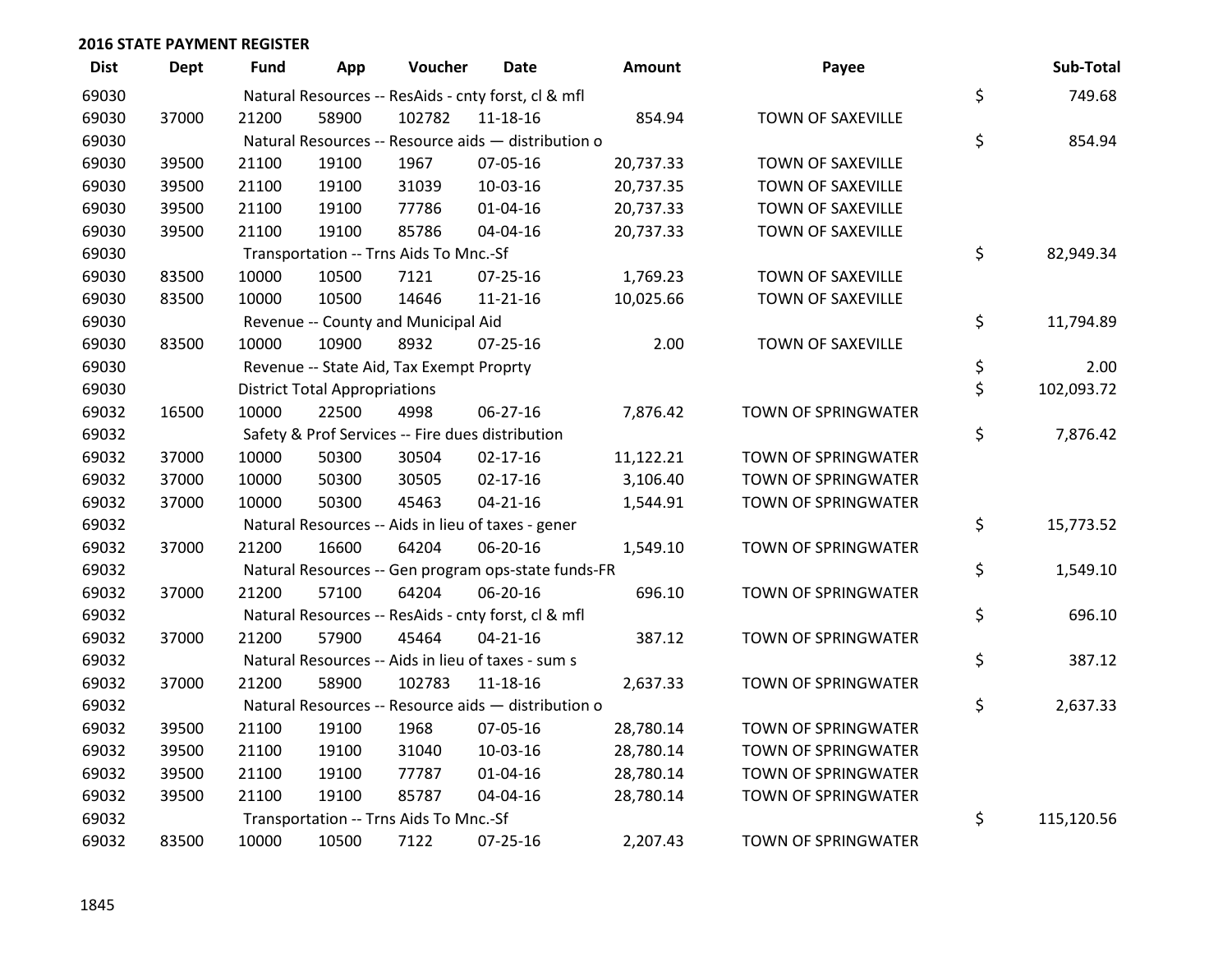| <b>Dist</b> | <b>Dept</b> | <b>Fund</b> | App                                  | Voucher                                             | <b>Date</b>    | Amount    | Payee                      | Sub-Total        |
|-------------|-------------|-------------|--------------------------------------|-----------------------------------------------------|----------------|-----------|----------------------------|------------------|
| 69032       | 83500       | 10000       | 10500                                | 14647                                               | $11 - 21 - 16$ | 11,672.33 | <b>TOWN OF SPRINGWATER</b> |                  |
| 69032       |             |             |                                      | Revenue -- County and Municipal Aid                 |                |           |                            | \$<br>13,879.76  |
| 69032       | 83500       | 10000       | 10900                                | 8933                                                | $07 - 25 - 16$ | 10.00     | <b>TOWN OF SPRINGWATER</b> |                  |
| 69032       |             |             |                                      | Revenue -- State Aid, Tax Exempt Proprty            |                |           |                            | \$<br>10.00      |
| 69032       | 83500       | 10000       | 11000                                | 14647                                               | $11 - 21 - 16$ | 830.24    | TOWN OF SPRINGWATER        |                  |
| 69032       |             |             |                                      | Revenue -- Public Utility Distribution              |                |           |                            | \$<br>830.24     |
| 69032       | 83500       | 10000       | 50100                                | 2734                                                | $01-29-16$     | 3,311.25  | TOWN OF SPRINGWATER        |                  |
| 69032       |             |             |                                      | Revenue -- Payments for municipal svcs              |                |           |                            | \$<br>3,311.25   |
| 69032       |             |             | <b>District Total Appropriations</b> |                                                     |                |           |                            | \$<br>162,071.40 |
| 69034       | 16500       | 10000       | 22500                                | 4999                                                | 06-27-16       | 1,615.80  | <b>TOWN OF WARREN</b>      |                  |
| 69034       |             |             |                                      | Safety & Prof Services -- Fire dues distribution    |                |           |                            | \$<br>1,615.80   |
| 69034       | 37000       | 10000       | 50300                                | 30487                                               | $02 - 17 - 16$ | 2,572.05  | <b>TOWN OF WARREN</b>      |                  |
| 69034       | 37000       | 10000       | 50300                                | 45392                                               | $04 - 21 - 16$ | 125.60    | <b>TOWN OF WARREN</b>      |                  |
| 69034       |             |             |                                      | Natural Resources -- Aids in lieu of taxes - gener  |                |           |                            | \$<br>2,697.65   |
| 69034       | 37000       | 21200       | 16600                                | 64205                                               | 06-20-16       | 585.02    | <b>TOWN OF WARREN</b>      |                  |
| 69034       |             |             |                                      | Natural Resources -- Gen program ops-state funds-FR |                |           |                            | \$<br>585.02     |
| 69034       | 37000       | 21200       | 57100                                | 64205                                               | 06-20-16       | 262.88    | <b>TOWN OF WARREN</b>      |                  |
| 69034       |             |             |                                      | Natural Resources -- ResAids - cnty forst, cl & mfl |                |           |                            | \$<br>262.88     |
| 69034       | 39500       | 21100       | 19100                                | 1969                                                | 07-05-16       | 19,377.60 | <b>TOWN OF WARREN</b>      |                  |
| 69034       | 39500       | 21100       | 19100                                | 31041                                               | 10-03-16       | 19,377.60 | <b>TOWN OF WARREN</b>      |                  |
| 69034       | 39500       | 21100       | 19100                                | 77788                                               | $01 - 04 - 16$ | 19,377.60 | <b>TOWN OF WARREN</b>      |                  |
| 69034       | 39500       | 21100       | 19100                                | 85788                                               | 04-04-16       | 19,377.60 | <b>TOWN OF WARREN</b>      |                  |
| 69034       |             |             |                                      | Transportation -- Trns Aids To Mnc.-Sf              |                |           |                            | \$<br>77,510.40  |
| 69034       | 83500       | 10000       | 10500                                | 7123                                                | 07-25-16       | 1,692.60  | <b>TOWN OF WARREN</b>      |                  |
| 69034       | 83500       | 10000       | 10500                                | 14648                                               | $11 - 21 - 16$ | 9,591.42  | <b>TOWN OF WARREN</b>      |                  |
| 69034       |             |             |                                      | Revenue -- County and Municipal Aid                 |                |           |                            | \$<br>11,284.02  |
| 69034       | 83500       | 10000       | 10900                                | 8934                                                | $07 - 25 - 16$ | 18.00     | <b>TOWN OF WARREN</b>      |                  |
| 69034       |             |             |                                      | Revenue -- State Aid, Tax Exempt Proprty            |                |           |                            | \$<br>18.00      |
| 69034       |             |             | <b>District Total Appropriations</b> |                                                     |                |           |                            | \$<br>93,973.77  |
| 69036       | 16500       | 10000       | 22500                                | 5000                                                | 06-27-16       | 4,692.81  | TOWN OF WAUTOMA            |                  |
| 69036       |             |             |                                      | Safety & Prof Services -- Fire dues distribution    |                |           |                            | \$<br>4,692.81   |
| 69036       | 37000       | 10000       | 50300                                | 29083                                               | $02 - 12 - 16$ | 3,997.19  | TOWN OF WAUTOMA            |                  |
| 69036       | 37000       | 10000       | 50300                                | 46152                                               | $04 - 21 - 16$ | 777.52    | TOWN OF WAUTOMA            |                  |
| 69036       |             |             |                                      | Natural Resources -- Aids in lieu of taxes - gener  |                |           |                            | \$<br>4,774.71   |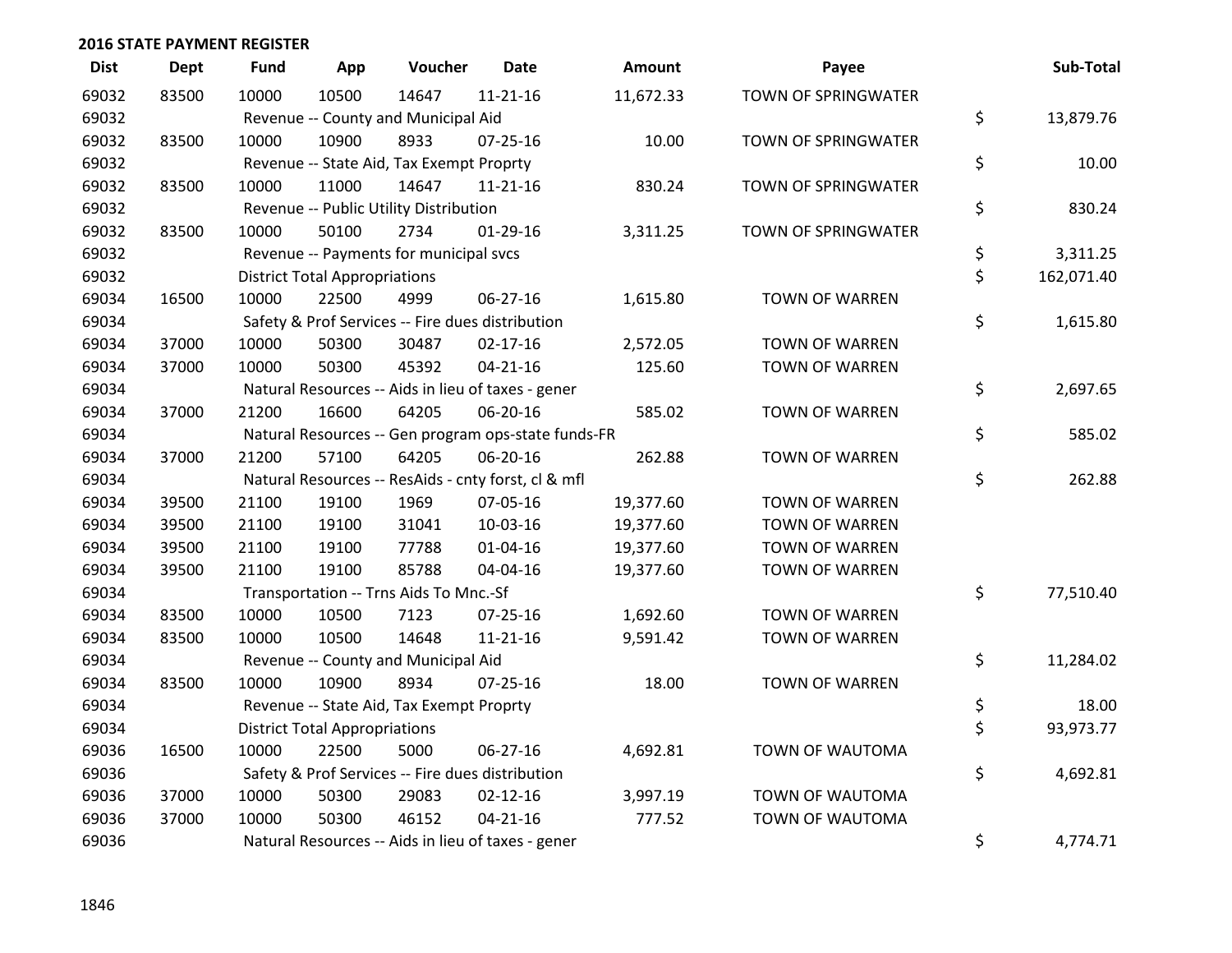| <b>Dist</b> | <b>Dept</b> | <b>Fund</b> | App                                  | Voucher                                             | <b>Date</b>    | Amount    | Payee             | Sub-Total        |
|-------------|-------------|-------------|--------------------------------------|-----------------------------------------------------|----------------|-----------|-------------------|------------------|
| 69036       | 37000       | 21200       | 16600                                | 64206                                               | 06-20-16       | 1,162.32  | TOWN OF WAUTOMA   |                  |
| 69036       |             |             |                                      | Natural Resources -- Gen program ops-state funds-FR |                |           |                   | \$<br>1,162.32   |
| 69036       | 37000       | 21200       | 57100                                | 64206                                               | 06-20-16       | 538.65    | TOWN OF WAUTOMA   |                  |
| 69036       |             |             |                                      | Natural Resources -- ResAids - cnty forst, cl & mfl |                |           |                   | \$<br>538.65     |
| 69036       | 37000       | 21200       | 57900                                | 46153                                               | $04 - 21 - 16$ | 247.40    | TOWN OF WAUTOMA   |                  |
| 69036       |             |             |                                      | Natural Resources -- Aids in lieu of taxes - sum s  |                |           |                   | \$<br>247.40     |
| 69036       | 37000       | 21200       | 58900                                | 102784                                              | 11-18-16       | 811.86    | TOWN OF WAUTOMA   |                  |
| 69036       |             |             |                                      | Natural Resources -- Resource aids - distribution o |                |           |                   | \$<br>811.86     |
| 69036       | 39500       | 21100       | 19100                                | 1970                                                | 07-05-16       | 22,834.74 | TOWN OF WAUTOMA   |                  |
| 69036       | 39500       | 21100       | 19100                                | 31042                                               | 10-03-16       | 22,834.74 | TOWN OF WAUTOMA   |                  |
| 69036       | 39500       | 21100       | 19100                                | 77789                                               | 01-04-16       | 22,834.74 | TOWN OF WAUTOMA   |                  |
| 69036       | 39500       | 21100       | 19100                                | 85789                                               | 04-04-16       | 22,834.74 | TOWN OF WAUTOMA   |                  |
| 69036       |             |             |                                      | Transportation -- Trns Aids To Mnc.-Sf              |                |           |                   | \$<br>91,338.96  |
| 69036       | 83500       | 10000       | 10500                                | 7124                                                | 07-25-16       | 2,411.28  | TOWN OF WAUTOMA   |                  |
| 69036       | 83500       | 10000       | 10500                                | 14649                                               | $11 - 21 - 16$ | 13,089.35 | TOWN OF WAUTOMA   |                  |
| 69036       |             |             |                                      | Revenue -- County and Municipal Aid                 |                |           |                   | \$<br>15,500.63  |
| 69036       | 83500       | 10000       | 10900                                | 8935                                                | $07 - 25 - 16$ | 317.00    | TOWN OF WAUTOMA   |                  |
| 69036       |             |             |                                      | Revenue -- State Aid, Tax Exempt Proprty            |                |           |                   | \$<br>317.00     |
| 69036       | 83500       | 10000       | 11000                                | 14649                                               | $11 - 21 - 16$ | 687.19    | TOWN OF WAUTOMA   |                  |
| 69036       |             |             |                                      | Revenue -- Public Utility Distribution              |                |           |                   | \$<br>687.19     |
| 69036       |             |             | <b>District Total Appropriations</b> |                                                     |                |           |                   | \$<br>120,071.53 |
| 69111       | 16500       | 10000       | 22500                                | 5001                                                | $06 - 27 - 16$ | 1,010.02  | VILLAGE OF COLOMA |                  |
| 69111       |             |             |                                      | Safety & Prof Services -- Fire dues distribution    |                |           |                   | \$<br>1,010.02   |
| 69111       | 37000       | 21200       | 16600                                | 64207                                               | 06-20-16       | 22.29     | VILLAGE OF COLOMA |                  |
| 69111       |             |             |                                      | Natural Resources -- Gen program ops-state funds-FR |                |           |                   | \$<br>22.29      |
| 69111       | 37000       | 21200       | 54500                                | 70742                                               | 06-30-16       | 225.08    | VILLAGE OF COLOMA |                  |
| 69111       |             |             |                                      | Natural Resources -- ResAids - fire suppress grant  |                |           |                   | \$<br>225.08     |
| 69111       | 37000       | 21200       | 57100                                | 64207                                               | 06-20-16       | 10.02     | VILLAGE OF COLOMA |                  |
| 69111       |             |             |                                      | Natural Resources -- ResAids - cnty forst, cl & mfl |                |           |                   | \$<br>10.02      |
| 69111       | 39500       | 21100       | 19100                                | 1971                                                | 07-05-16       | 5,545.98  | VILLAGE OF COLOMA |                  |
| 69111       | 39500       | 21100       | 19100                                | 31043                                               | 10-03-16       | 5,545.98  | VILLAGE OF COLOMA |                  |
| 69111       | 39500       | 21100       | 19100                                | 77790                                               | $01 - 04 - 16$ | 5,545.98  | VILLAGE OF COLOMA |                  |
| 69111       | 39500       | 21100       | 19100                                | 85790                                               | 04-04-16       | 5,545.98  | VILLAGE OF COLOMA |                  |
| 69111       |             |             |                                      | Transportation -- Trns Aids To Mnc.-Sf              |                |           |                   | \$<br>22,183.92  |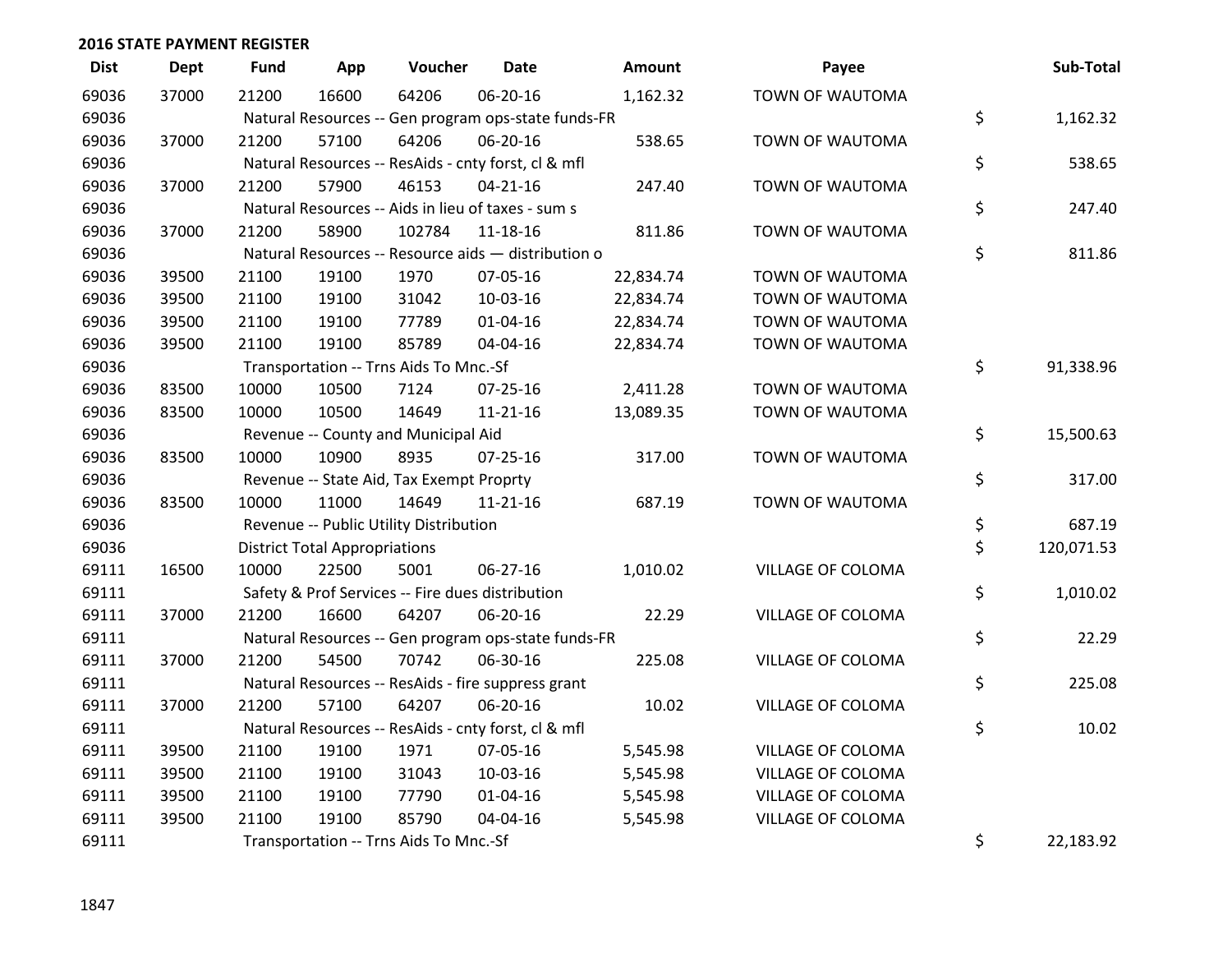| <b>Dist</b> | <b>Dept</b> | <b>Fund</b> | App                                  | Voucher                                  | <b>Date</b>                                         | Amount     | Payee                       | Sub-Total        |
|-------------|-------------|-------------|--------------------------------------|------------------------------------------|-----------------------------------------------------|------------|-----------------------------|------------------|
| 69111       | 83500       | 10000       | 10500                                | 7125                                     | 07-25-16                                            | 22,797.58  | VILLAGE OF COLOMA           |                  |
| 69111       | 83500       | 10000       | 10500                                | 14650                                    | $11 - 21 - 16$                                      | 72,752.10  | <b>VILLAGE OF COLOMA</b>    |                  |
| 69111       |             |             |                                      | Revenue -- County and Municipal Aid      |                                                     |            |                             | \$<br>95,549.68  |
| 69111       | 83500       | 10000       | 10900                                | 8936                                     | $07 - 25 - 16$                                      | 505.00     | VILLAGE OF COLOMA           |                  |
| 69111       | 83500       | 10000       | 10900                                | 9913                                     | $07 - 25 - 16$                                      | 221.00     | <b>VILLAGE OF COLOMA</b>    |                  |
| 69111       |             |             |                                      | Revenue -- State Aid, Tax Exempt Proprty |                                                     |            |                             | \$<br>726.00     |
| 69111       |             |             | <b>District Total Appropriations</b> |                                          |                                                     |            |                             | \$<br>119,727.01 |
| 69136       | 16500       | 10000       | 22500                                | 5002                                     | $06 - 27 - 16$                                      | 636.75     | <b>VILLAGE OF HANCOCK</b>   |                  |
| 69136       |             |             |                                      |                                          | Safety & Prof Services -- Fire dues distribution    |            |                             | \$<br>636.75     |
| 69136       | 37000       | 21200       | 16600                                | 64208                                    | 06-20-16                                            | 8.90       | <b>VILLAGE OF HANCOCK</b>   |                  |
| 69136       |             |             |                                      |                                          | Natural Resources -- Gen program ops-state funds-FR |            |                             | \$<br>8.90       |
| 69136       | 37000       | 21200       | 57100                                | 64208                                    | 06-20-16                                            | 4.00       | <b>VILLAGE OF HANCOCK</b>   |                  |
| 69136       |             |             |                                      |                                          | Natural Resources -- ResAids - cnty forst, cl & mfl |            |                             | \$<br>4.00       |
| 69136       | 39500       | 21100       | 19100                                | 1972                                     | 07-05-16                                            | 4,842.40   | <b>VILLAGE OF HANCOCK</b>   |                  |
| 69136       | 39500       | 21100       | 19100                                | 31044                                    | 10-03-16                                            | 4,842.42   | <b>VILLAGE OF HANCOCK</b>   |                  |
| 69136       | 39500       | 21100       | 19100                                | 77791                                    | 01-04-16                                            | 4,842.40   | <b>VILLAGE OF HANCOCK</b>   |                  |
| 69136       | 39500       | 21100       | 19100                                | 85791                                    | 04-04-16                                            | 4,842.40   | <b>VILLAGE OF HANCOCK</b>   |                  |
| 69136       |             |             |                                      | Transportation -- Trns Aids To Mnc.-Sf   |                                                     |            |                             | \$<br>19,369.62  |
| 69136       | 45500       | 10000       | 23100                                | 17672                                    | $10-12-16$                                          | 160.00     | <b>VILLAGE OF HANCOCK</b>   |                  |
| 69136       |             |             |                                      | Justice -- Law enforcement train, local  |                                                     |            |                             | \$<br>160.00     |
| 69136       | 83500       | 10000       | 10500                                | 7126                                     | 07-25-16                                            | 22,737.77  | <b>VILLAGE OF HANCOCK</b>   |                  |
| 69136       | 83500       | 10000       | 10500                                | 14651                                    | $11 - 21 - 16$                                      | 128,847.35 | <b>VILLAGE OF HANCOCK</b>   |                  |
| 69136       |             |             |                                      | Revenue -- County and Municipal Aid      |                                                     |            |                             | \$<br>151,585.12 |
| 69136       | 83500       | 10000       | 10900                                | 8937                                     | $07 - 25 - 16$                                      | 2.00       | <b>VILLAGE OF HANCOCK</b>   |                  |
| 69136       |             |             |                                      | Revenue -- State Aid, Tax Exempt Proprty |                                                     |            |                             | \$<br>2.00       |
| 69136       |             |             | <b>District Total Appropriations</b> |                                          |                                                     |            |                             | \$<br>171,766.39 |
| 69146       | 16500       | 10000       | 22500                                | 5003                                     | 06-27-16                                            | 680.55     | <b>VILLAGE OF LOHRVILLE</b> |                  |
| 69146       |             |             |                                      |                                          | Safety & Prof Services -- Fire dues distribution    |            |                             | \$<br>680.55     |
| 69146       | 37000       | 21200       | 16600                                | 64209                                    | 06-20-16                                            | 32.81      | <b>VILLAGE OF LOHRVILLE</b> |                  |
| 69146       |             |             |                                      |                                          | Natural Resources -- Gen program ops-state funds-FR |            |                             | \$<br>32.81      |
| 69146       | 37000       | 21200       | 57100                                | 64209                                    | 06-20-16                                            | 14.74      | VILLAGE OF LOHRVILLE        |                  |
| 69146       |             |             |                                      |                                          | Natural Resources -- ResAids - cnty forst, cl & mfl |            |                             | \$<br>14.74      |
| 69146       | 39500       | 21100       | 19100                                | 1973                                     | 07-05-16                                            | 4,954.50   | VILLAGE OF LOHRVILLE        |                  |
| 69146       | 39500       | 21100       | 19100                                | 31045                                    | 10-03-16                                            | 4,954.50   | <b>VILLAGE OF LOHRVILLE</b> |                  |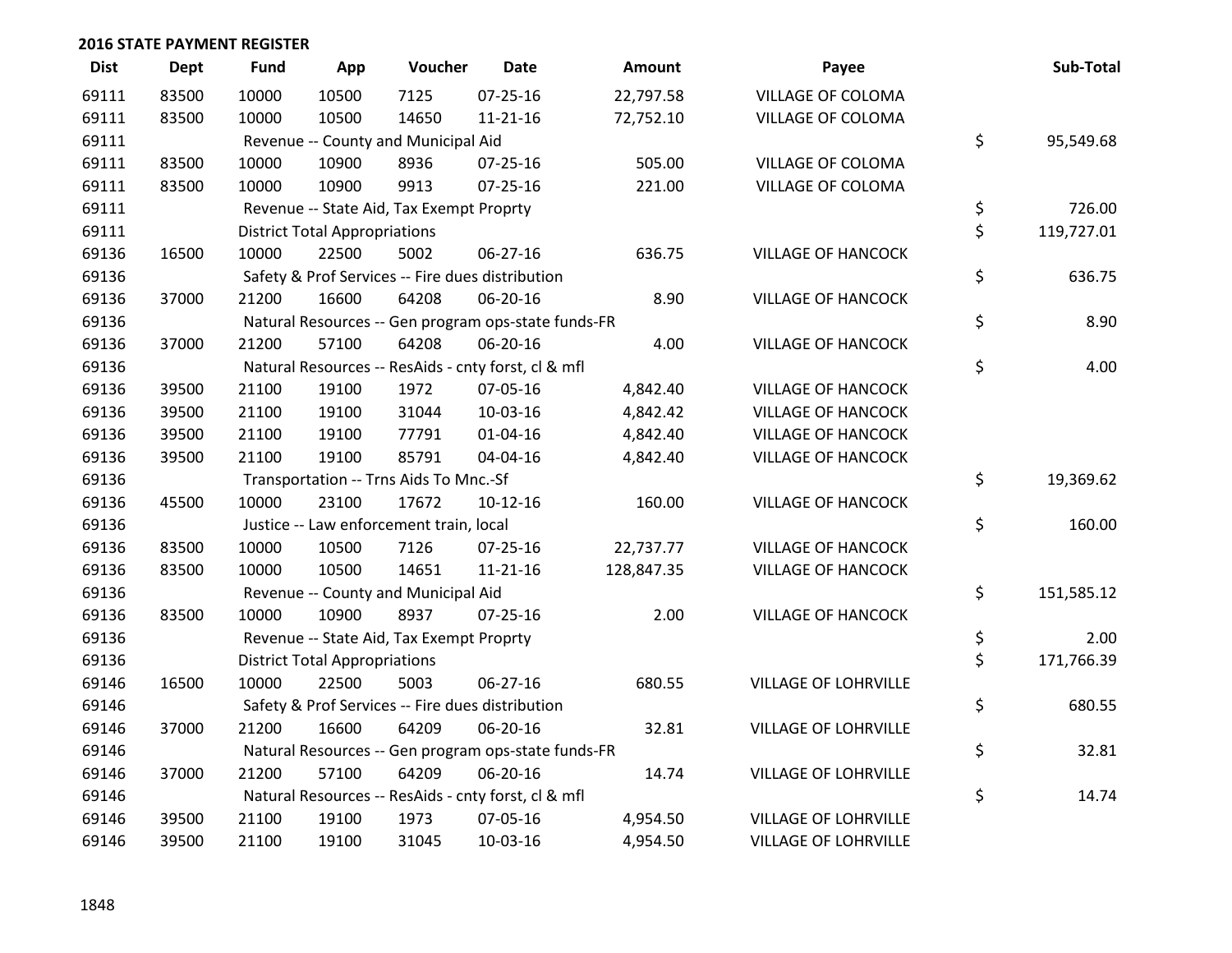| <b>Dist</b> | <b>Dept</b> | <b>Fund</b> | App                                  | Voucher                                  | <b>Date</b>                                         | <b>Amount</b> | Payee                        | Sub-Total        |
|-------------|-------------|-------------|--------------------------------------|------------------------------------------|-----------------------------------------------------|---------------|------------------------------|------------------|
| 69146       | 39500       | 21100       | 19100                                | 77792                                    | $01 - 04 - 16$                                      | 4,954.50      | <b>VILLAGE OF LOHRVILLE</b>  |                  |
| 69146       | 39500       | 21100       | 19100                                | 85792                                    | 04-04-16                                            | 4,954.50      | <b>VILLAGE OF LOHRVILLE</b>  |                  |
| 69146       |             |             |                                      | Transportation -- Trns Aids To Mnc.-Sf   |                                                     |               |                              | \$<br>19,818.00  |
| 69146       | 83500       | 10000       | 10500                                | 7127                                     | $07 - 25 - 16$                                      | 4,674.21      | <b>VILLAGE OF LOHRVILLE</b>  |                  |
| 69146       | 83500       | 10000       | 10500                                | 14652                                    | $11 - 21 - 16$                                      | 26,305.03     | <b>VILLAGE OF LOHRVILLE</b>  |                  |
| 69146       |             |             |                                      | Revenue -- County and Municipal Aid      |                                                     |               |                              | \$<br>30,979.24  |
| 69146       | 83500       | 10000       | 10900                                | 8938                                     | $07 - 25 - 16$                                      | 9.00          | <b>VILLAGE OF LOHRVILLE</b>  |                  |
| 69146       |             |             |                                      | Revenue -- State Aid, Tax Exempt Proprty |                                                     |               |                              | \$<br>9.00       |
| 69146       | 83500       | 10000       | 11000                                | 14652                                    | $11 - 21 - 16$                                      | 190.53        | <b>VILLAGE OF LOHRVILLE</b>  |                  |
| 69146       |             |             |                                      | Revenue -- Public Utility Distribution   |                                                     |               |                              | \$<br>190.53     |
| 69146       |             |             | <b>District Total Appropriations</b> |                                          |                                                     |               |                              | \$<br>51,724.87  |
| 69171       | 16500       | 10000       | 22500                                | 5004                                     | $06 - 27 - 16$                                      | 1,590.95      | <b>VILLAGE OF PLAINFIELD</b> |                  |
| 69171       |             |             |                                      |                                          | Safety & Prof Services -- Fire dues distribution    |               |                              | \$<br>1,590.95   |
| 69171       | 37000       | 21200       | 58700                                | 74832                                    | $07 - 14 - 16$                                      | 690.55        | VILLAGE OF PLAINFIELD        |                  |
| 69171       |             |             |                                      |                                          | Natural Resources -- ResAids - urban forestry grant |               |                              | \$<br>690.55     |
| 69171       | 39500       | 21100       | 19100                                | 1974                                     | 07-05-16                                            | 6,301.25      | VILLAGE OF PLAINFIELD        |                  |
| 69171       | 39500       | 21100       | 19100                                | 31046                                    | 10-03-16                                            | 6,301.27      | <b>VILLAGE OF PLAINFIELD</b> |                  |
| 69171       | 39500       | 21100       | 19100                                | 77793                                    | $01 - 04 - 16$                                      | 6,301.25      | <b>VILLAGE OF PLAINFIELD</b> |                  |
| 69171       | 39500       | 21100       | 19100                                | 85793                                    | 04-04-16                                            | 6,301.25      | VILLAGE OF PLAINFIELD        |                  |
| 69171       |             |             |                                      | Transportation -- Trns Aids To Mnc.-Sf   |                                                     |               |                              | \$<br>25,205.02  |
| 69171       | 45500       | 10000       | 23100                                | 20633                                    | 12-09-16                                            | 160.00        | VILLAGE OF PLAINFIELD        |                  |
| 69171       |             |             |                                      | Justice -- Law enforcement train, local  |                                                     |               |                              | \$<br>160.00     |
| 69171       | 83500       | 10000       | 10500                                | 7128                                     | $07 - 25 - 16$                                      | 22,957.09     | <b>VILLAGE OF PLAINFIELD</b> |                  |
| 69171       | 83500       | 10000       | 10500                                | 14653                                    | $11 - 21 - 16$                                      | 129,860.70    | <b>VILLAGE OF PLAINFIELD</b> |                  |
| 69171       |             |             |                                      | Revenue -- County and Municipal Aid      |                                                     |               |                              | \$<br>152,817.79 |
| 69171       | 83500       | 10000       | 10900                                | 8939                                     | $07 - 25 - 16$                                      | 443.00        | <b>VILLAGE OF PLAINFIELD</b> |                  |
| 69171       |             |             |                                      | Revenue -- State Aid, Tax Exempt Proprty |                                                     |               |                              | \$<br>443.00     |
| 69171       | 83500       | 10000       | 11000                                | 14653                                    | $11 - 21 - 16$                                      | 188.65        | VILLAGE OF PLAINFIELD        |                  |
| 69171       |             |             |                                      | Revenue -- Public Utility Distribution   |                                                     |               |                              | \$<br>188.65     |
| 69171       |             |             | <b>District Total Appropriations</b> |                                          |                                                     |               |                              | \$<br>181,095.96 |
| 69176       | 16500       | 10000       | 22500                                | 5005                                     | 06-27-16                                            | 1,838.74      | VILLAGE OF REDGRANITE        |                  |
| 69176       |             |             |                                      |                                          | Safety & Prof Services -- Fire dues distribution    |               |                              | \$<br>1,838.74   |
| 69176       | 37000       | 10000       | 50300                                | 33802                                    | 03-01-16                                            | 663.47        | <b>VILLAGE OF REDGRANITE</b> |                  |
| 69176       | 37000       | 10000       | 50300                                | 46802                                    | $04 - 21 - 16$                                      | 60.85         | <b>VILLAGE OF REDGRANITE</b> |                  |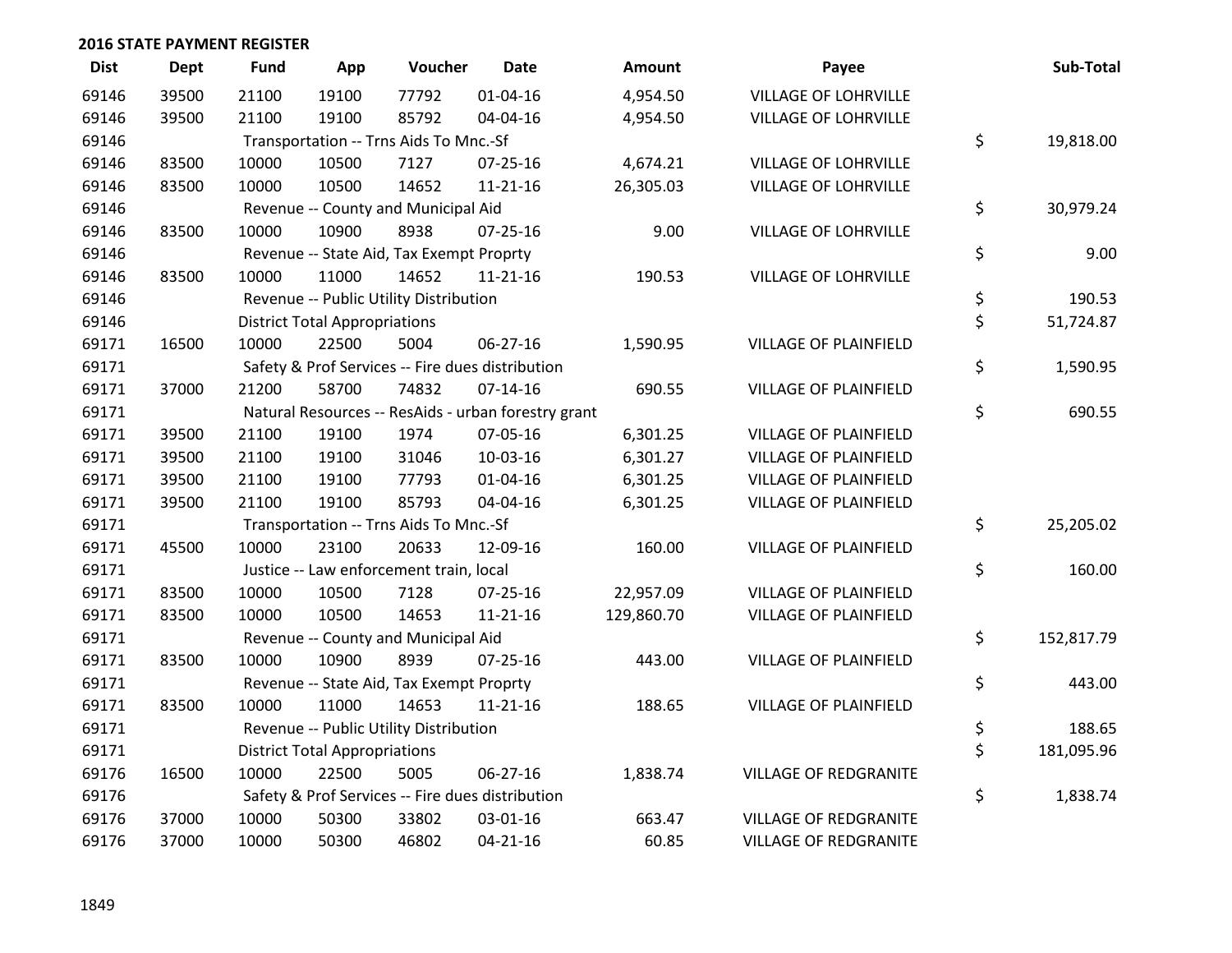| <b>Dist</b> | <b>Dept</b> | Fund  | App                                  | Voucher                                             | <b>Date</b>    | Amount     | Payee                        | Sub-Total        |
|-------------|-------------|-------|--------------------------------------|-----------------------------------------------------|----------------|------------|------------------------------|------------------|
| 69176       |             |       |                                      | Natural Resources -- Aids in lieu of taxes - gener  |                |            |                              | \$<br>724.32     |
| 69176       | 37000       | 21200 | 16600                                | 64210                                               | 06-20-16       | 17.80      | <b>VILLAGE OF REDGRANITE</b> |                  |
| 69176       |             |       |                                      | Natural Resources -- Gen program ops-state funds-FR |                |            |                              | \$<br>17.80      |
| 69176       | 37000       | 21200 | 57100                                | 64210                                               | 06-20-16       | 8.00       | <b>VILLAGE OF REDGRANITE</b> |                  |
| 69176       |             |       |                                      | Natural Resources -- ResAids - cnty forst, cl & mfl |                |            |                              | \$<br>8.00       |
| 69176       | 39500       | 21100 | 19100                                | 1975                                                | 07-05-16       | 11,410.05  | <b>VILLAGE OF REDGRANITE</b> |                  |
| 69176       | 39500       | 21100 | 19100                                | 31047                                               | 10-03-16       | 11,410.05  | <b>VILLAGE OF REDGRANITE</b> |                  |
| 69176       |             |       |                                      | Transportation -- Trns Aids To Mnc.-Sf              |                |            |                              | \$<br>22,820.10  |
| 69176       | 39500       | 21100 | 18500                                | 86844                                               | 07-08-16       | 3,985.70   | TREAS VIL REDGRANITE         |                  |
| 69176       |             |       |                                      | Transportation -- Hwy Sfty Loc Aid Ffd              |                |            |                              | \$<br>3,985.70   |
| 69176       | 39500       | 21100 | 19100                                | 77794                                               | $01 - 04 - 16$ | 11,410.05  | <b>VILLAGE OF REDGRANITE</b> |                  |
| 69176       | 39500       | 21100 | 19100                                | 85794                                               | 04-04-16       | 11,410.05  | <b>VILLAGE OF REDGRANITE</b> |                  |
| 69176       |             |       |                                      | Transportation -- Trns Aids To Mnc.-Sf              |                |            |                              | \$<br>22,820.10  |
| 69176       | 45500       | 10000 | 23100                                | 16175                                               | 09-07-16       | 640.00     | VILLAGE OF REDGRANITE        |                  |
| 69176       |             |       |                                      | Justice -- Law enforcement train, local             |                |            |                              | \$<br>640.00     |
| 69176       | 83500       | 10000 | 10500                                | 7129                                                | 07-25-16       | 34,918.22  | <b>VILLAGE OF REDGRANITE</b> |                  |
| 69176       | 83500       | 10000 | 10500                                | 14654                                               | $11 - 21 - 16$ | 189,251.31 | <b>VILLAGE OF REDGRANITE</b> |                  |
| 69176       |             |       |                                      | Revenue -- County and Municipal Aid                 |                |            |                              | \$<br>224,169.53 |
| 69176       | 83500       | 10000 | 10900                                | 8940                                                | $07 - 25 - 16$ | 284.00     | <b>VILLAGE OF REDGRANITE</b> |                  |
| 69176       | 83500       | 10000 | 10900                                | 9914                                                | 07-25-16       | 200.00     | VILLAGE OF REDGRANITE        |                  |
| 69176       |             |       |                                      | Revenue -- State Aid, Tax Exempt Proprty            |                |            |                              | \$<br>484.00     |
| 69176       | 83500       | 10000 | 50100                                | 2735                                                | $01-29-16$     | 23,379.03  | <b>VILLAGE OF REDGRANITE</b> |                  |
| 69176       |             |       |                                      | Revenue -- Payments for municipal svcs              |                |            |                              | \$<br>23,379.03  |
| 69176       | 83500       | 52100 | 36300                                | 3379                                                | 03-28-16       | 978.19     | <b>VILLAGE OF REDGRANITE</b> |                  |
| 69176       |             |       |                                      | Revenue -- Lottery & Gaming Credit                  |                |            |                              | \$<br>978.19     |
| 69176       |             |       | <b>District Total Appropriations</b> |                                                     |                |            |                              | \$<br>301,865.51 |
| 69191       | 16500       | 10000 | 22500                                | 5006                                                | 06-27-16       | 1,376.17   | VILLAGE OF WILD ROSE         |                  |
| 69191       |             |       |                                      | Safety & Prof Services -- Fire dues distribution    |                |            |                              | \$<br>1,376.17   |
| 69191       | 37000       | 10000 | 50300                                | 45507                                               | $04 - 21 - 16$ | 29.96      | VILLAGE OF WILD ROSE         |                  |
| 69191       |             |       |                                      | Natural Resources -- Aids in lieu of taxes - gener  |                |            |                              | \$<br>29.96      |
| 69191       | 37000       | 27400 | 67000                                | 55709                                               | 05-27-16       | 5,252.09   | VILLAGE OF WILD ROSE         |                  |
| 69191       |             |       |                                      | Natural Resources -- Fin asst for responsible units |                |            |                              | \$<br>5,252.09   |
| 69191       | 39500       | 21100 | 19100                                | 1976                                                | 07-05-16       | 8,303.95   | VILLAGE OF WILD ROSE         |                  |
| 69191       | 39500       | 21100 | 19100                                | 31048                                               | 10-03-16       | 8,303.96   | VILLAGE OF WILD ROSE         |                  |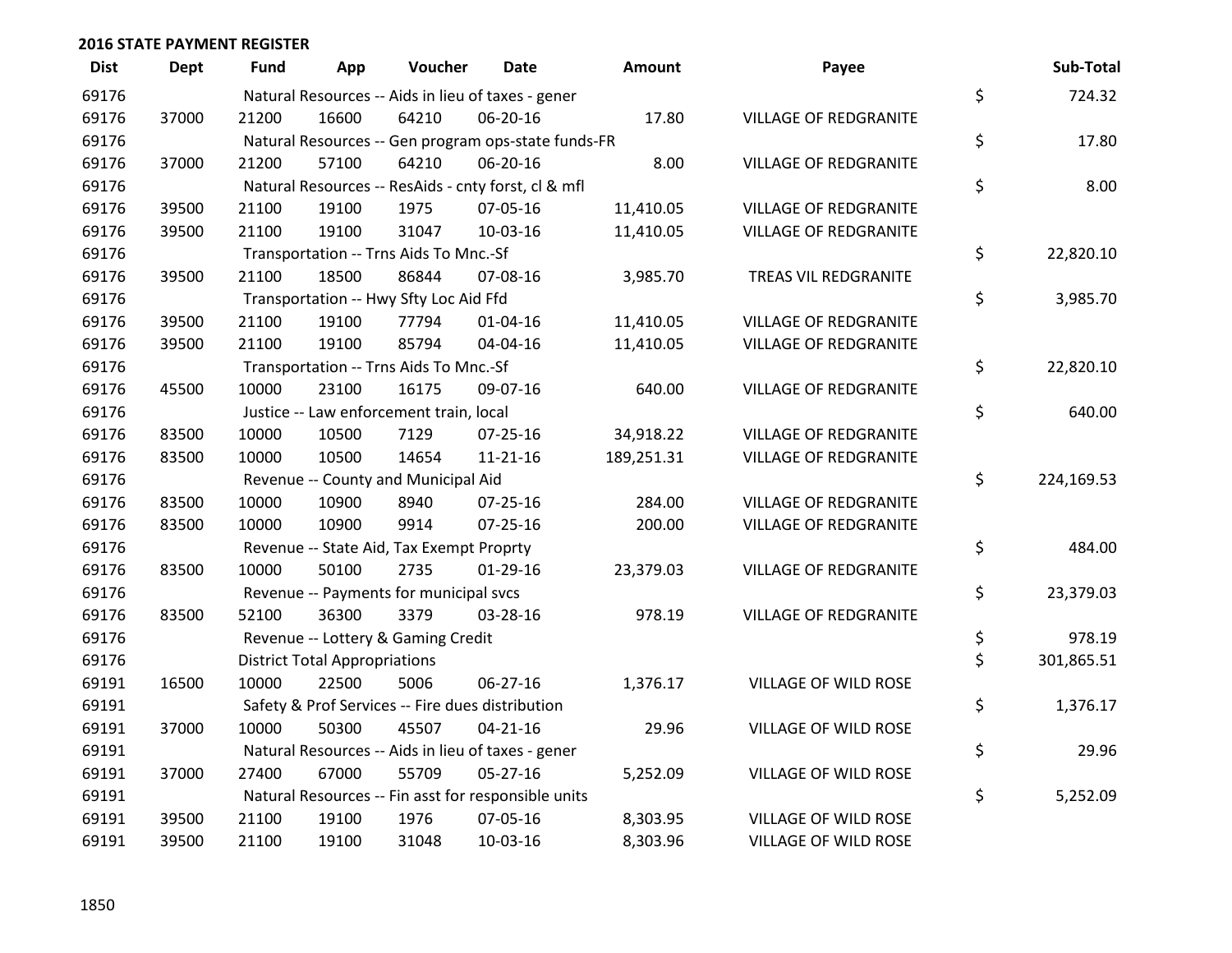| <b>Dist</b> | <b>Dept</b> | Fund  | App                                  | Voucher                                  | <b>Date</b>                                         | <b>Amount</b> | Payee                       | Sub-Total        |
|-------------|-------------|-------|--------------------------------------|------------------------------------------|-----------------------------------------------------|---------------|-----------------------------|------------------|
| 69191       |             |       |                                      | Transportation -- Trns Aids To Mnc.-Sf   |                                                     |               |                             | \$<br>16,607.91  |
| 69191       | 39500       | 21100 | 18500                                | 80677                                    | 05-02-16                                            | 4,000.00      | TREAS VIL WILD ROSE         |                  |
| 69191       |             |       |                                      | Transportation -- Hwy Sfty Loc Aid Ffd   |                                                     |               |                             | \$<br>4,000.00   |
| 69191       | 39500       | 21100 | 19100                                | 77795                                    | $01 - 04 - 16$                                      | 8,303.95      | VILLAGE OF WILD ROSE        |                  |
| 69191       | 39500       | 21100 | 19100                                | 85795                                    | 04-04-16                                            | 8,303.95      | <b>VILLAGE OF WILD ROSE</b> |                  |
| 69191       |             |       |                                      | Transportation -- Trns Aids To Mnc.-Sf   |                                                     |               |                             | \$<br>16,607.90  |
| 69191       | 45500       | 10000 | 23100                                | 10288                                    | 05-24-16                                            | 320.00        | VILLAGE OF WILD ROSE        |                  |
| 69191       |             |       |                                      | Justice -- Law enforcement train, local  |                                                     |               |                             | \$<br>320.00     |
| 69191       | 83500       | 10000 | 10500                                | 7130                                     | $07 - 25 - 16$                                      | 27,535.26     | VILLAGE OF WILD ROSE        |                  |
| 69191       | 83500       | 10000 | 10500                                | 14655                                    | $11 - 21 - 16$                                      | 156,033.13    | VILLAGE OF WILD ROSE        |                  |
| 69191       |             |       |                                      | Revenue -- County and Municipal Aid      |                                                     |               |                             | \$<br>183,568.39 |
| 69191       | 83500       | 10000 | 10900                                | 8941                                     | $07 - 25 - 16$                                      | 1,171.00      | <b>VILLAGE OF WILD ROSE</b> |                  |
| 69191       | 83500       | 10000 | 10900                                | 9915                                     | 07-25-16                                            | 513.00        | VILLAGE OF WILD ROSE        |                  |
| 69191       |             |       |                                      | Revenue -- State Aid, Tax Exempt Proprty |                                                     |               |                             | \$<br>1,684.00   |
| 69191       | 83500       | 52100 | 36300                                | 3380                                     | 03-29-16                                            | 770.59        | <b>VILLAGE OF WILD ROSE</b> |                  |
| 69191       |             |       |                                      | Revenue -- Lottery & Gaming Credit       |                                                     |               |                             | \$<br>770.59     |
| 69191       |             |       | <b>District Total Appropriations</b> |                                          |                                                     |               |                             | \$<br>230,217.01 |
| 69206       | 83500       | 10000 | 10900                                | 9916                                     | $07 - 25 - 16$                                      | 8,438.00      | <b>CITY OF BERLIN</b>       |                  |
| 69206       |             |       |                                      | Revenue -- State Aid, Tax Exempt Proprty |                                                     |               |                             | \$<br>8,438.00   |
| 69206       |             |       | <b>District Total Appropriations</b> |                                          |                                                     |               |                             | \$<br>8,438.00   |
| 69291       | 16500       | 10000 | 22500                                | 5007                                     | 06-27-16                                            | 3,966.29      | <b>CITY OF WAUTOMA</b>      |                  |
| 69291       |             |       |                                      |                                          | Safety & Prof Services -- Fire dues distribution    |               |                             | \$<br>3,966.29   |
| 69291       | 37000       | 10000 | 50300                                | 30716                                    | $02 - 17 - 16$                                      | 2,603.10      | <b>CITY OF WAUTOMA</b>      |                  |
| 69291       |             |       |                                      |                                          | Natural Resources -- Aids in lieu of taxes - gener  |               |                             | \$<br>2,603.10   |
| 69291       | 37000       | 21200 | 16600                                | 64211                                    | 06-20-16                                            | 14.91         | <b>CITY OF WAUTOMA</b>      |                  |
| 69291       |             |       |                                      |                                          | Natural Resources -- Gen program ops-state funds-FR |               |                             | \$<br>14.91      |
| 69291       | 37000       | 21200 | 57100                                | 64211                                    | 06-20-16                                            | 6.70          | <b>CITY OF WAUTOMA</b>      |                  |
| 69291       |             |       |                                      |                                          | Natural Resources -- ResAids - cnty forst, cl & mfl |               |                             | \$<br>6.70       |
| 69291       | 39500       | 21100 | 19100                                | 1977                                     | 07-05-16                                            | 20,877.75     | <b>CITY OF WAUTOMA</b>      |                  |
| 69291       | 39500       | 21100 | 19100                                | 31049                                    | 10-03-16                                            | 20,877.75     | <b>CITY OF WAUTOMA</b>      |                  |
| 69291       | 39500       | 21100 | 19100                                | 77796                                    | $01 - 04 - 16$                                      | 20,877.75     | <b>CITY OF WAUTOMA</b>      |                  |
| 69291       | 39500       | 21100 | 19100                                | 85796                                    | 04-04-16                                            | 20,877.75     | <b>CITY OF WAUTOMA</b>      |                  |
| 69291       |             |       |                                      | Transportation -- Trns Aids To Mnc.-Sf   |                                                     |               |                             | \$<br>83,511.00  |
| 69291       | 45500       | 10000 | 23100                                | 20642                                    | 12-09-16                                            | 1,440.00      | <b>CITY OF WAUTOMA</b>      |                  |